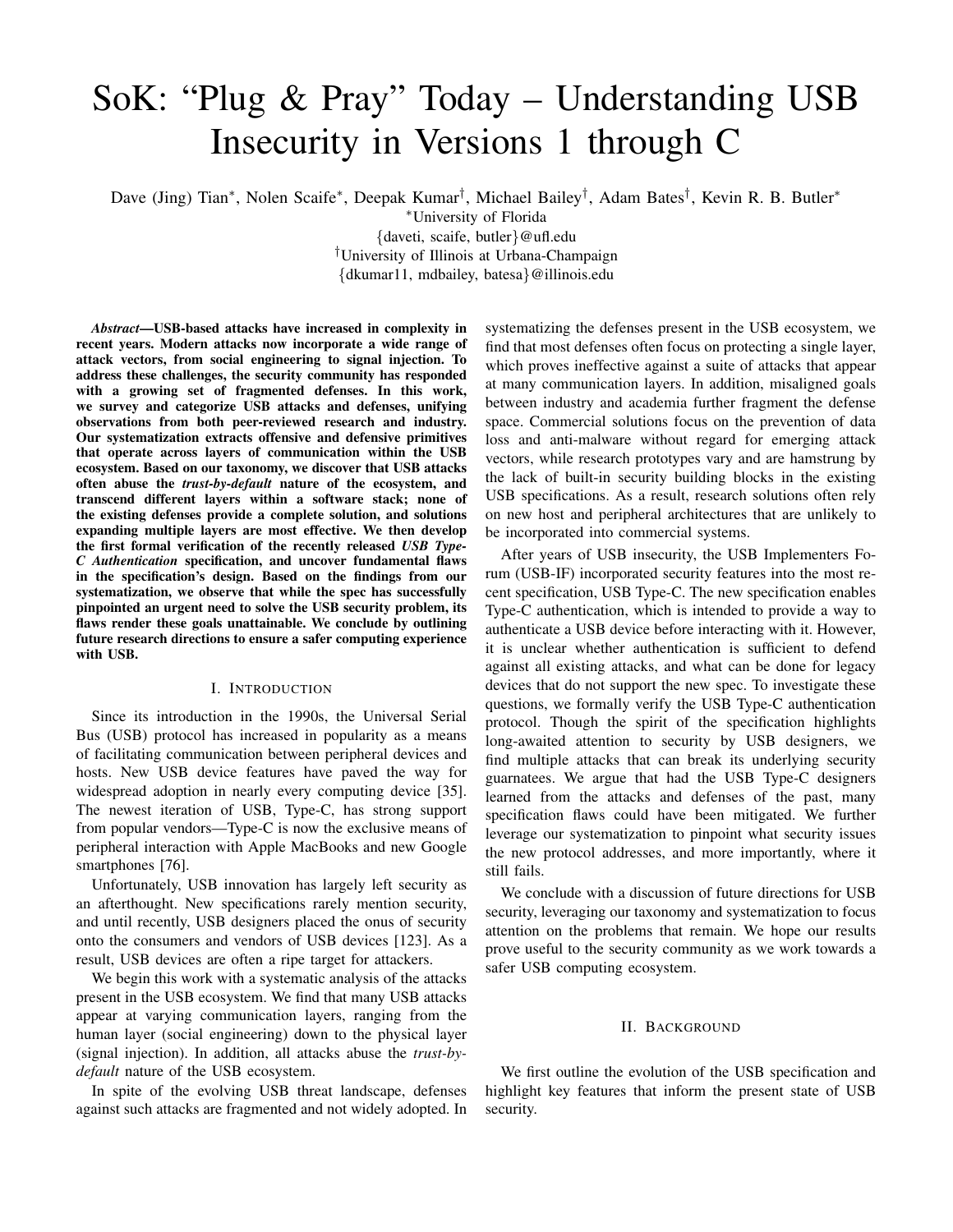## *A. The Evolution of USB*

Introduced in 1996, USB 1.0 [\[32\]](#page-13-0) was designed to replace disparate peripheral connecting interfaces and reduce the complexity of both hardware design and software configuration. USB 1.x [\[32\]](#page-13-0), [\[33\]](#page-13-1) features a polled bus, meaning that the USB host controller initiates all data transfers. It provides two data transfer rates, which are known as Low Speed (1.5 Mbit/s) and Full Speed (12 Mbit/s). USB 1.x additionally provides a limited amount of power over the cable for "bus-powered" devices. The term "security" does not appear at all in the USB 1.x specification; the closest related topic is error detection in the cable during transmission.

In 2000, the USB 2.0 protocol specification was released. USB 2.0 provided increased peripheral support and a High Speed (480 Mbit/s) data transfer rate. Peripheral support was expanded to include digital cameras, video cards, CD writers, and network adapters (in particular, 802.11 and Bluetooth). USB 2.0 also paved the way for the popularity of "flash drives"—portable devices that enabled physically transferring data on the go. Like the 1.x specifications, the security of USB devices is not stressed in the 650 page document. The lone exception is the introduction of a new peripheral class called Content Security [\[122\]](#page-15-1), which attempts to provide limited support for securing sensitive content, for example, readings from fingerprint scanners.

USB 3.0 [\[54\]](#page-14-2) was published in 2008, and offers a Super-Speed (5 Gbit/s) data transfer rate. Like 2.0 before it, USB 3.0 offered expanded support for new classes of peripherals, such as USB Vision [\[8\]](#page-13-2) for controlling cameras and external USB-based graphics processing [\[36\]](#page-14-3). USB 3.0 also replaced the downstream traffic broadcast mechanism with a unicast protocol, enabling internal routing within hubs. The 2013 release of USB 3.1 [\[55\]](#page-14-4) brought about SuperSpeed+ (10 Gbit/s) as well as an updated USB Power Delivery (PD) specification [\[124\]](#page-15-2). This specification, which supports up to a 100W power supply over USB, paved the way for laptop charging via USB. Unfortunately, security remained absent from the 3.x specification. USB Type-C [\[53\]](#page-14-5) was introduced as a part of USB 3.1 as a new connector type, unifying PD, USB 3.x, Thunderbolt, DisplayPort and HDMI using a 24-pin connector/cable. In 2017, USB 3.2 [\[13\]](#page-13-3) was released, doubling the data transfer rate of previous generations (20 Gbit/s).

Throughout the evolution of the USB protocol, security was rarely given consideration. As recently as 2014, the USB Implementors Forum (USB-IF) explicitly stated that security falls outside the scope of the USB specification. In an official statement [\[123\]](#page-15-0), the USB-IF asserted that security is not a legitimate concern because "In order for a USB device to be corrupted, the offender would need to have physical access to the USB device." They place the onus of security onto both the consumers of USB products and the original equipment manufacturers (OEMs), stating:

- 1) "OEMs decide whether or not to implement these [security] capabilities in their products."
- 2) "Consumers should always ensure their devices are

<span id="page-1-0"></span>

Figure 1: A USB device containing two configurations. Configuration 1 contains two interfaces, and configuration 2 contains one interface. Each interface supports two unidirectional communication channels (In/Out) with the host machine. Each channel may contain more than one endpoint (EP), which is the sink of the communication.

from a trusted source and that only trusted sources interact with their devices."

By 2016, the USB-IF could not ignore security for much longer. In response to the threat of rogue power chargers and cables [\[18\]](#page-13-4) enabled by the USB Type-C specification, the USB 3.0 Promoter Group and the USB-IF introduced the USB Type-C Authentication specification [\[121\]](#page-15-3) to Type-C products.

#### *B. USB Protocol*

The true flexibility of USB comes from *composite devices*, which can contain multiple configurations and interfaces, each of which is a standalone entity. For instance, a USB headset may contain one configuration, which in turn contains four interfaces, including a keyboard (for volume control), a microphone, and two speakers. An example of a two-configuration USB device is shown in Figure [1.](#page-1-0) Two mechanisms are necessary to accomplish composite devices, one to define different kinds of peripherals, and another to connect to them.

*1) Common Class Specifications:* Beginning in USB 1.0, the notion of Common Class Specifications [\[111\]](#page-15-4), [\[115\]](#page-15-5) was introduced to codify different kinds of peripherals. A USB class is a grouping of one or more interfaces that combine to provide more complex functionality. Examples of classes that feature a single interface include the Human Interface Device (HID) class that enables the USB host controller to interact with keyboards and mice, and the USB Mass Storage Class [\[126\]](#page-15-6), [\[125\]](#page-15-7) that defines how to transfer data between the host and storage devices. A composite device can then combine different classes to create a useful product, such as a USB headset leveraging both the HID class and Audio class. As we will see, the notion of designing USB peripherals through a composition of multiple functionalities continues to affect on the state of USB security today.

*2) Device Enumeration:* After a device is plugged into the host machine, the USB host controller detects its presence and speed by checking the voltage change on data pins. Enumeration then begins (shown in Figure [2\)](#page-2-0) with the GetDeviceDescriptors command, whereby the host asks the device for its identifying information in-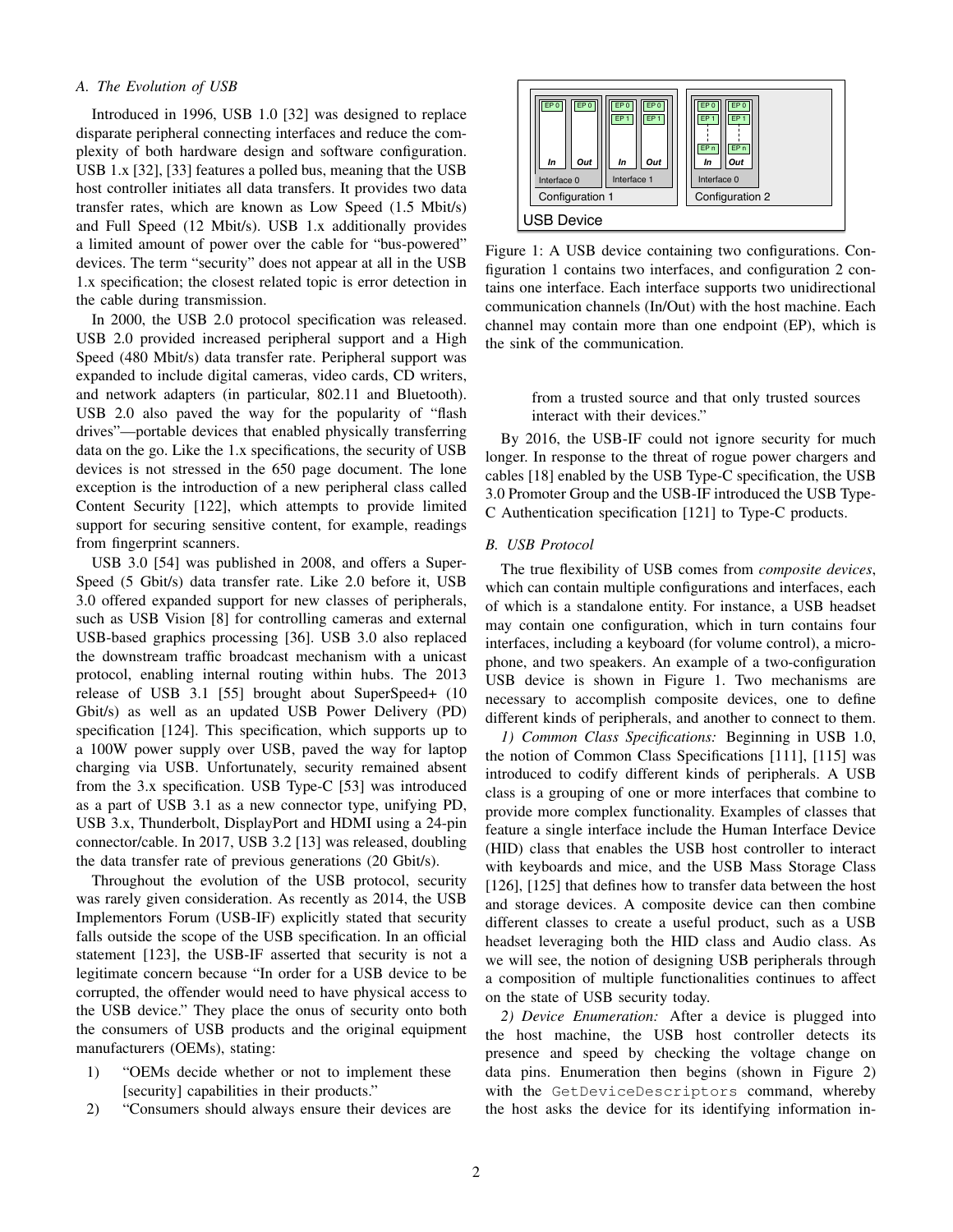<span id="page-2-0"></span>

Figure 2: USB Enumeration Procedure.

<span id="page-2-1"></span>

Figure 3: USB vulnerabilities can be classified by the abstracted communications layer at which they operated. A successful attack involves violating an design assumption or implementation error at a given layer.

cluding manufacturer, Vendor ID (VID), Product ID (PID), and serial number. The host controller resets the device and assigns an address to it for future communication. A GetConfigDescriptors request obtains all configurations available within the device. USB devices can have one or more configurations, though only one may be active at a time. Each configuration can include one or more interfaces, which are obtained with the GetInterfaceDescriptors request and represent the essential functional entities served by different drivers within the operating system. After GetInterfaceDescriptors completes, drivers are loaded on behalf of the device and class-specific subsets of the USB protocol (e.g., HID, Storage) begin operation.

## III. UNDERSTANDING USB ATTACK VECTORS

In this section, we explore current attacks against USB. Given the myriad work in this space, we first classify existing attacks in terms of the functionality that they target. We thus categorize USB functionality into abstract *communication layers*. As seen in Figure [3,](#page-2-1) the layers represent the various entities involved across both the host and peripherals. At the highest level, the *human layer* involves actions and communications between human stakeholders. The *application layer* represents user-level programs on the host and capabilities on the device. The *transport layer* encompasses both device firmware and host operating systems containing the USB stack. Finally, the *physical layer* represents the communication over the USB bus.

By grouping functionality into layers, we can more easily identify commonalities in approaches and derive subgroupings, called *primitives*. In the case of attacks, these primitives encompass both the mechanism (i.e., how the attack is accomplished) and the outcome (e.g., forgery, eavesdropping, or denial of service). In the case of defenses, discussed in Section [IV,](#page-5-0) these primitives likewise encompass mechanism, but instead highlight security guarantees (e.g., integrity, confidentiality, or availability).

#### *A. Abuse of Human Layer*

Abuse at the human layer involves social engineering or human error, as performed by outsiders as well as privileged members within an organization.

*1) Outsider Threats:* USB attacks rely on plugging in a peripheral in order to damage a host or compromise its security, leading security practitioners to warn of the dangers of inserting suspicious devices into computers. *Social engineering* frequently involves tricking a user into plugging an untrusted device into their machine and interacting with its contents; in practice, this is not a challenging task. Stasiukonis reports that in a 2006 penetration test, compromise of the organization was made easy as 75% of USB drives scattered near the workplace had been plugged into company computers within three days [\[109\]](#page-15-8). The US Department of Homeland Security [\[91\]](#page-15-9) replicated this result in a similar experiment where 60% of drives dropped found their way onto a government computer; this number increased to 90% when drivers were branded with a government logo, suggesting that users' low bar for electronic trust can be manipulated by attackers.

Wagenaar et al.'s 2011 "USB Baiting" experiment [\[129\]](#page-15-10), also demonstrated that users plugged in USB drives and explored their reasons for doing so. Though one would expect general security awareness to increase over the years, recent work demonstrates empirically that users are *still* plugging in the USB drives they find [\[119\]](#page-15-11), [\[60\]](#page-14-6). Extending other experiments, Tischer et al. planted appearance-modified drives to instigate different human motivation, such as altruism or selfinterest. The researchers found 98% of drives were picked up from the drop site and that files on 45% of drives were actually opened. The ease of executing such attacks make USB-based social engineering attacks both realistic and dangerous.

*2) Insider Threats:* The ease of use and rapidly declining cost of USB storage devices enables both companies and consumers to use them for storing and transferring sensitive data. Like any physical device, they can be damaged, or worse, lost, due to human error. Although not directly exploiting USB vulnerabilities, such mishandling can often lead to detrimental results. In 2011, Ponemon Institute released a study that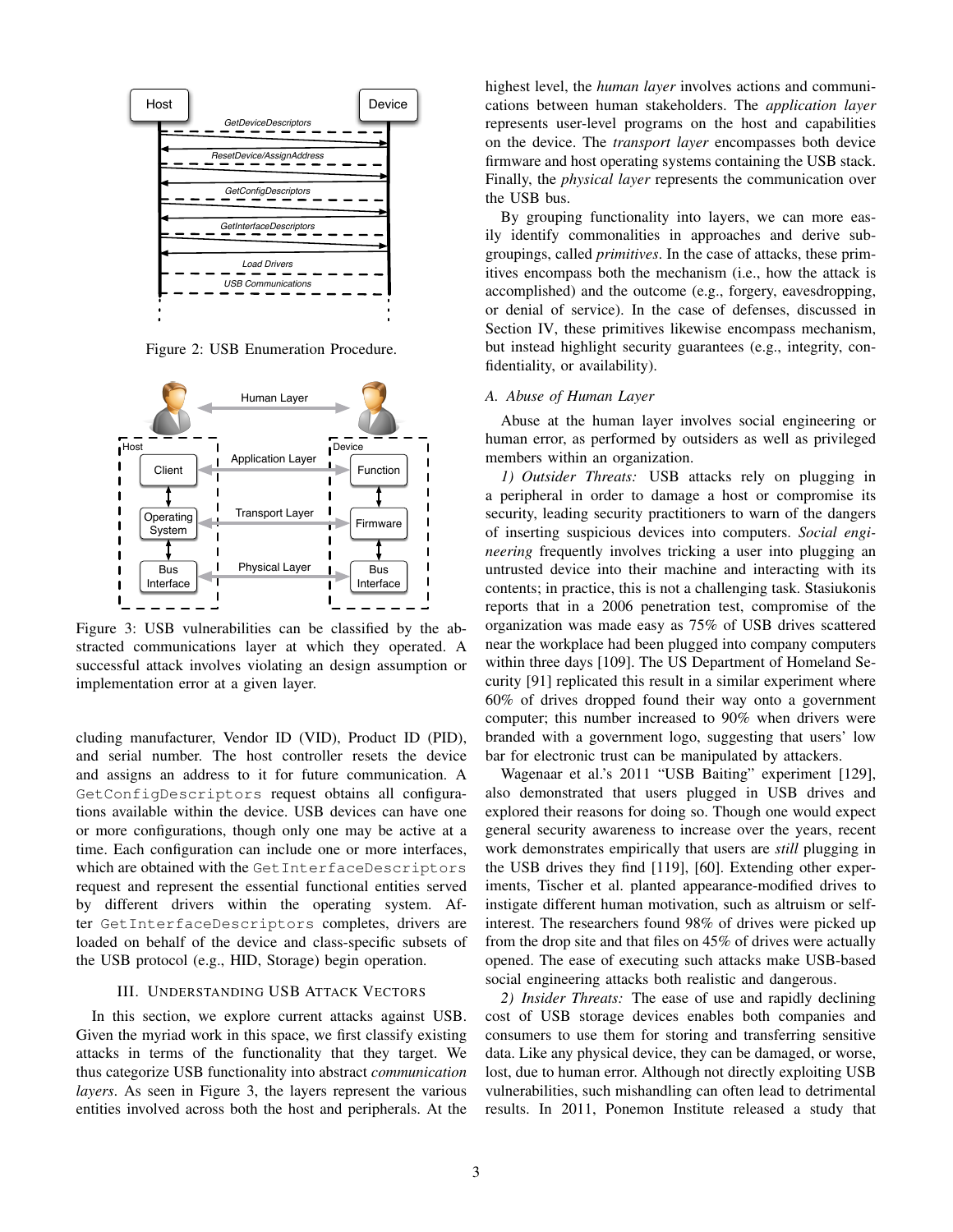documented 400 different companies; they found that these companies have lost more than \$2.5 million per company because of misplaced USB drives [\[75\]](#page-14-7). Later in 2011, an Australian defense aide lost top secret documents stored on a USB drive in transit through Kuwait [\[37\]](#page-14-8). Humans are error prone, and even honest parties can make mistakes that can heavily cost companies and even countries.

Edward Snowden used a USB drive, for which exit restrictions were lax, to siphon top-secret NSA data from his Hawaii base [\[9\]](#page-13-5). Similarly, Reality Leigh Winner, another NSA contractor, allegedly placed a USB drive into a classified computer system [\[46\]](#page-14-9) with the goal of exfiltrating sensitive data, according to a court document [\[120\]](#page-15-12). These are only a few cases that we as a security community know of—it is possible and highly probable that USB storage has been used to conduct similar attacks in many different scenarios.

The ubiquity and portability of USB devices are both a challenge and an opportunity. On the one hand, their ease of use greatly aids consumers and companies in day to day tasks. On the other, USB devices are the currently de facto method of bypassing technical and personal security precautions and can lead to large, detrimental effects to organizations.

## *B. Abuse of Application Layer*

Application layer attacks involve user-space processes on the host and their interactions with the functionality of a device. Attacks in this layer typically fall into two categories: code injection attacks, where the attacker injects malicious code into the host, and data exfiltration attacks, in which the device accesses data from the host without authorization.

*1) Code Injection:* USB storage devices have been used to inject malware to a host by several high-profile attacks. Stuxnet [\[44\]](#page-14-10), [\[31\]](#page-13-6) allegedly attacked nuclear centrifuge equipment in an airgapped environment; it propagated infection via USB storage drives. Duqu [\[112\]](#page-15-13) used a user-mode rootkit to hide malicious files on the USB storage device. Conficker [\[106\]](#page-15-14), [\[45\]](#page-14-11), [\[94\]](#page-15-15) and Flame [\[134\]](#page-15-16), [\[135\]](#page-15-17), [\[130\]](#page-15-18) used zero-day exploits and malicious autorun.inf files to automatically execute malware when a storage device was connected to the host. Although the auto-run feature was restricted after it became one of the top threats for the Windows platform [\[79\]](#page-14-12), similar functionality remains available due to bugs in the operating system [\[71\]](#page-14-13).

*2) Data Exfiltration:* Since the USB device often does not authenticate the communicating application on the host, the device may send or receive sensitive data to or from an unintended application. This is particularly problematic for sensing devices that can be used to perform surveillance on an unsuspecting user. For example, webcams have been leveraged by both government agencies [\[87\]](#page-14-14) and malware [\[28\]](#page-13-7), [\[101\]](#page-15-19) to obtain information about the computer's user and environment. In the case of malware, the attackers can then demand a ransom payment from the user. Web pages may request that a vulnerable browser enable the microphone without the user's permission, allowing the site to capture audio from the system [\[113\]](#page-15-20). Portnoff et al. found that less than half of people noticed that their webcam indicator light illuminated during computer-based tasks [\[95\]](#page-15-21). Attacks such as USBee [\[49\]](#page-14-15), do not provide any indicator visible to the user. USBee permits the exfiltration of data from the host system by turning any USB device connected with the machine into a RF transmitter. Similarly, an exploit of the Linux resource manager [\[30\]](#page-13-8) allows arbitrary users to bypass system restrictions and access any USB devices on the system.

## *C. Abuse of Transport Layer*

Attacks on the USB transport layer fall into two general categories: those that perform masquerading through additional interfaces and those that send maliciously crafted packets/messages to compromise the host operating system.

*1) Protocol Masquerading:* These devices provide additional, obscured interfaces to the host operating system, taking advantage of the permissive trust model in USB whereby the host host fully trusts any connected device. When a device such as the Rubber Ducky [\[50\]](#page-14-16), [\[51\]](#page-14-17) or USBdriveby [\[65\]](#page-14-18) connects to the host system, all of its interfaces – some of which are intentionally concealed from the user – are enumerated. Hidden functionality can be implemented as additional circuitry into an otherwise innocuous device such as a network adapter in an audio headset. TURNIPSCHOOL [\[4\]](#page-13-9), adoption of NSA CottonMouth [\[5\]](#page-13-10), [\[6\]](#page-13-11) is a modified USB cable that contains an RF transmitter in the plastic around the connector. When the device is connected to a host, the transmitter is enumerated along with the user's expected interfaces. Software running on the host can then exfiltrate data or receive commands via the RF interface. Identifying and mitigating these additional interfaces has traditionally been difficult as an adversary can simply reprogram any USB descriptive data (e.g., VID and PID) to evade device whitelisting or blacklisting rules in the operating system. Furthermore, mitigation is complicated by the legitimate use of composite devices such as audio headsets with both input and output.

Devices do not have to be equipped with new hardware components to be malicious. The lack of authentication for firmware in USB devices allows attackers to overwrite the firmware with malicious code [\[14\]](#page-13-12). Devices infected with BadUSB [\[85\]](#page-14-19), where attackers re-flash the firmware to add more functionalities, for example, can present malicious interfaces as simple as a HID interface or as complex as a network adapter on a USB thumb drive. iSeeYou [\[24\]](#page-13-13) modifies a webcam's firmware to disable the indicator light. Psychson [\[27\]](#page-13-14) modifies the firmware of a USB storage device by adding a keyboard functionality, which can run the malicious script automatically. These attacks are invisible to the user and the resulting modified device can be moved between hosts, leaving a number of host machines exploited.

*2) Protocol Corruption:* The host's USB software stack generally expects devices to conform to the USB standard. Fuzzing techniques using FaceDancer [\[47\]](#page-14-20), [\[103\]](#page-15-22), [\[63\]](#page-14-21) and debuggers [\[15\]](#page-13-15) have led to the discovery of a number of kernel-mode arbitrary code execution vulnerabilities, e.g., in the Windows USB drivers [\[1\]](#page-13-16), [\[2\]](#page-13-17), [\[3\]](#page-13-18), FreeBSD [\[23\]](#page-13-19), Linux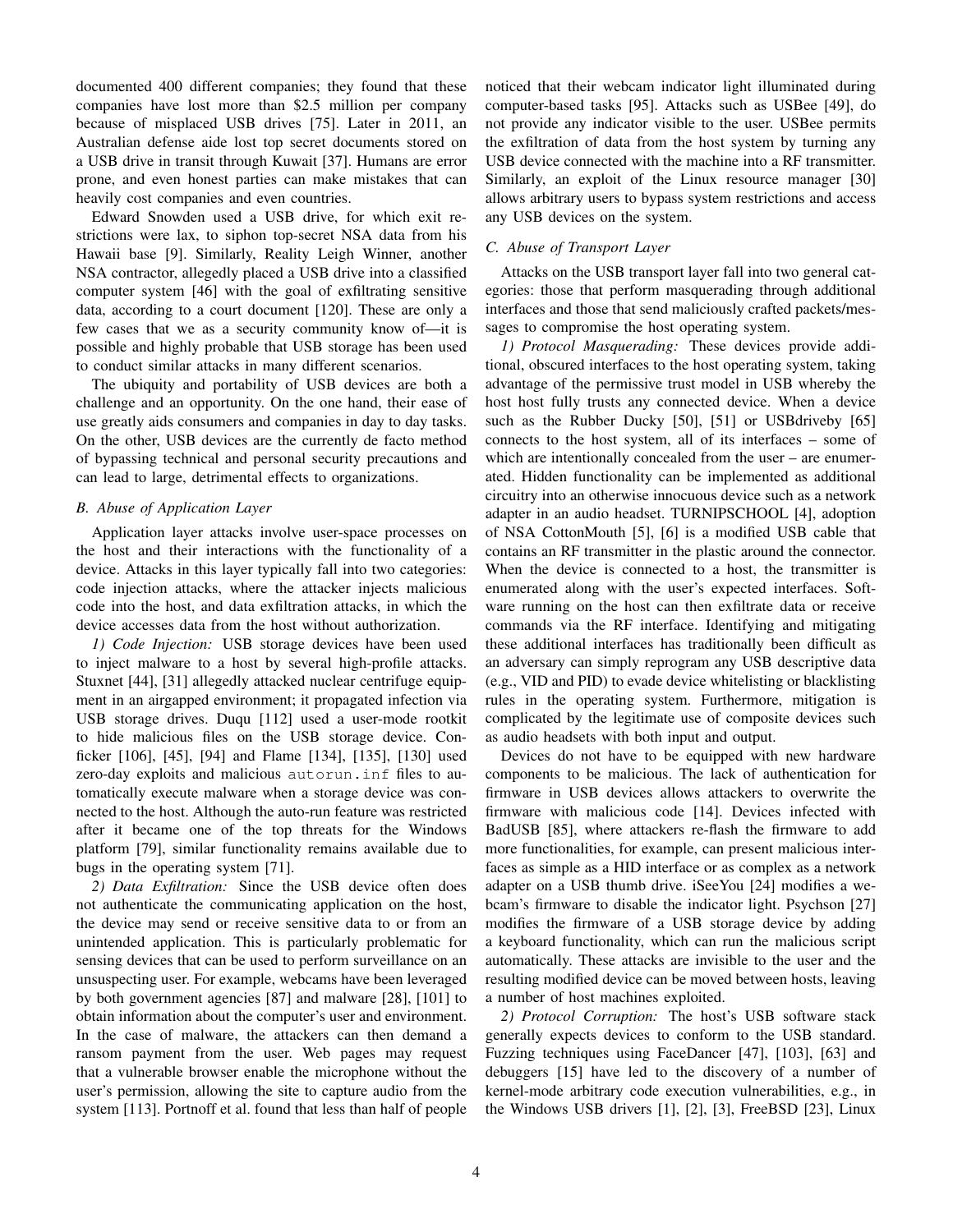kernel USB subsystem [\[10\]](#page-13-20), [\[99\]](#page-15-23), [\[20\]](#page-13-21), and other operating systems [\[38\]](#page-14-22). In 2017, the *syzkaller* syscall fuzzer also found more than 40 bugs in Linux kernel USB drivers [\[48\]](#page-14-23). In some cases, exploitation of these vulnerabilities can occur during the host's device enumeration, making the physical connection of the device the only barrier to compromise. Man-in-the-middle devices such as embedded systems running USBProxy [\[41\]](#page-14-24) can manipulate legitimate protocol traffic from devices to inject malicious content.

## *D. Abuse of Physical Layer*

Physical layer attacks consist of attacks against confidentiality and integrity in the communication across the USB bus. In this context, *signal* refers to activities that occur over the USB bus.

*1) Signal Eavesdropping:* In signal eavesdropping attacks, sensitive data is recovered through physical observation of messages moving between the host and peripheral. Keyloggers are miniature, inconspicuous shim devices that are placed between the host port and peripheral to record keystroke packets, e.g., KeyGrabber [\[67\]](#page-14-25). In Shah et al.'s JitterBug [\[104\]](#page-15-24), a *single trip* keylogging attack that exfiltrates keystrokes from the target over a timing-based network side channel. Neugschwandtner et al. demonstrate that, prior to USB 3.0, a malicious peripheral can eavesdrop on the downstream traffic of all connected devices [\[82\]](#page-14-26). USB snooping [\[110\]](#page-15-25) attacks leverage current leakage on the power line of the USB bus to infer the USB data traffic. There have also been in-thewild appearances of malicious USB peripherals and cables that use network connectivity to eavesdrop and exfiltrate sensitive messages, such as CottonMouth [\[5\]](#page-13-10), [\[6\]](#page-13-11) and GPS locator [\[77\]](#page-14-27), [\[11\]](#page-13-22). Of particular concern is that many hosts contain internal USB hubs which are often reprogrammable [\[84\]](#page-14-28), allowing for a persistent bus eavesdropping compromise via firmware rewriting regardless of BIOS or UEFI integrity defenses.

A variety of fingerprinting attacks have also been demonstrated in which low layer messages are shown to leak significant information about host characteristics. Wang and Stavrou demonstrate that USB Request Blocks leak information about the host operating system [\[132\]](#page-15-26), which can be used by a malicious smartphone to compose a targeted malware payload. Davis observes that variations in the implementation of USB enumeration can be used to identify the operating system, e.g., Windows 8 is the only common operating system to issue 3 GetConfiguration descriptor requests [\[39\]](#page-14-29). A more resilient approach to host fingerprinting relies on timing side channels (e.g., inter-packet gaps) to infer host machine characteristics. Letaw et al. [\[72\]](#page-14-30) employ a USB protocol analyzer [\[43\]](#page-14-31) to extract timing features of bus states and use machine learning classification to infer the operating system of the host. Bates et al. present a timing-based fingerprinting scheme that can be launched from a commodity smart phone. They show that specific operating system versions and model numbers can be inferred with upwards of 90% accuracy, that inter-packet gaps can be used by devices to detect the presence of virtualized environments [\[16\]](#page-13-23). While timingbased fingerprinting significantly raises the bar for evasion, it seems likely that resource-rich hosts could modify their timing characteristics to evade detection, although this has not been demonstrated in the literature. Besides timing, power analysis and EM side-channel [\[108\]](#page-15-27), [\[89\]](#page-14-32) are also used, e.g., to extract secret information from USB devices.

*2) Signal Injection:* Analog signals are used to convey sensitive data, leaking information to the outside of the machine, where an adversary is able to receive the signal, decode it, and recover the sensitive data. Unlike USB bus eavesdropping mentioned above, USBee [\[49\]](#page-14-15) does not require any specific devices or cables to leak the data from the host machine. Instead, it uses connected USB devices as an RF transmitter to emit electromagnetic emissions that encode sensitive data, by "injecting" the data into USB devices available on the bus. Where there is no "victim" RF transmitter available on the laptop, the adversary can touch the exposed metal part of the machine with a plain wire.

The ability to inject analog power has also been used to cause physical damage to the host machine. USB Killer (and USB Kill 2.0) [\[127\]](#page-15-28) embeds a number of capacitors on the two sides of the PCB board of the USB key. Once connected with the host machine, USB Killer draws the power from the host USB bus, charging the capacitors. Once fully charged, a negative 200VDC is discharged over the USB data lines of the host machine. This charge/discharge cycle keeps going until the USB Killer is removed or the host machine is damaged. In newer releases of USB Power Delivery and Type-C connector standards, device are able to draw and transmit so much power, e.g., up to 100W, that they can irreparably damage the host. The use of poor quality USB Type-C cables have already led to circumstances that inadvertently resemble this attack. For example, a cable has damaged a Pixel book and two USB PD analyzers, because the GND and Vbus were mis-wired between a Type-A plug and a Type-C plug [\[18\]](#page-13-4).

#### USB ATTACK VECTOR SUMMARY

Based on this examination of attacks, we identify several *offensive primitives* that are leveraged in USB-based attacks. Note that we exclude DMA attacks from USB devices, which are an example of I/O attacks against host machines and peer devices [\[100\]](#page-15-29), [\[136\]](#page-15-30). Table [I](#page-5-1) provides a mapping of notable attacks surveyed above to their respective layers and primitives. We report the following findings:

F1. Trust by Default: Across all communications layers, a common characteristic of attacks is that they abuse the trust-by-default assumption that pervades the USB ecosystem. This trust model is inextricably linked to the "Plug & Play" philosophy that led to USB's ubiquity, making popular the notion that peripherals should work instantly upon connection without any additional configuration. Violations at the human layer are the result of misplaced trust in the intentions of devices and other humans. Within the application layer, host machines blindly trust the integrity of the contents of portable media and devices assume that all transactions emanate from a trustworthy agent. At the transport layer, USB protocols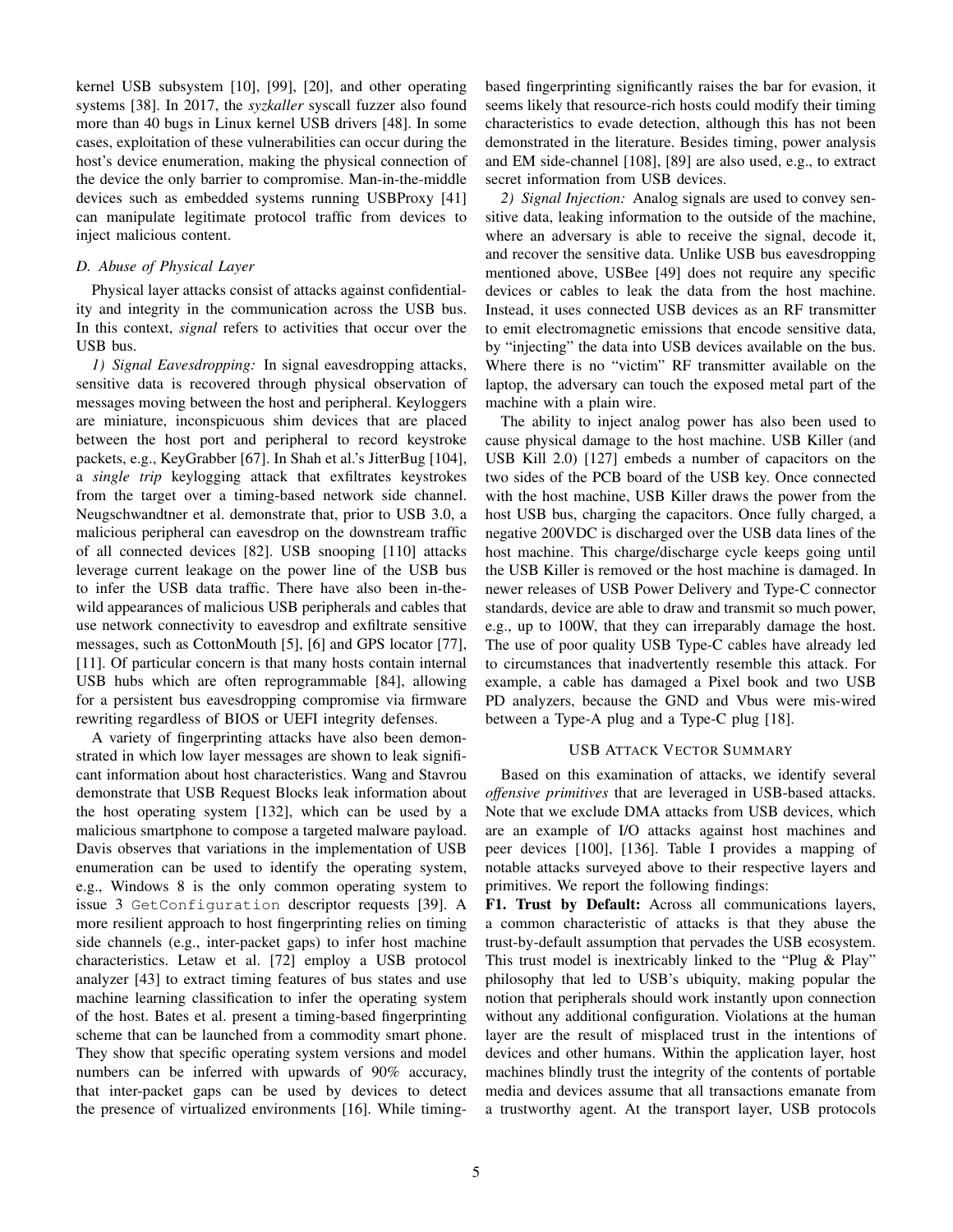<span id="page-5-1"></span>

| Layer                  | <b>Offensive Primitive</b> | Attack                                                                                                                             |
|------------------------|----------------------------|------------------------------------------------------------------------------------------------------------------------------------|
| Human Layer            | <b>Outsider Threats</b>    | Social Engineering USB [109], U.S. Government [91], USB Attack Vector [60], Users Really Do [119]                                  |
|                        | Insider Threats            | Ponemon Study [75], Australian Defense Loss [37], Manning Infiltration [68], Snowden Documents [9]                                 |
| Application Layer      | Code Injection             | Brain [56], Stuxnet [31], Conficker [106], Flame [134], User-mode rootkit [112]                                                    |
|                        | Data Extraction            | Webcam Extraction [87], [28], Audio Extraction [113], USBee [49], TURNIPSCHOOL [4]                                                 |
| <b>Transport Layer</b> | Protocol Masquerading      | Rubber Ducky [50], USBdriveby [65], TURNIPSCHOOL [4], USB Bypassing Tool [14], BadUSB [85], iSeeYou [24]                           |
|                        | <b>Protocol Corruption</b> | FaceDancer [47], Syzkaller [48]                                                                                                    |
| Physical Layer         | Signal Eavesdropping       | Smart Phone USB Connectivity [132], USB Stack Interaction Intelligence [39], Power/EM Side-channels [108], [89], BadUSB Hubs [84], |
|                        |                            | USB Fingerprinting [72], [16], USB Eavesdropping [82], USB Snoop [110], CottonMouth [5], [6], USB GPS locator [77], [11]           |
|                        | Signal Injection           | USBKiller [127], Cable Quality [18], USBee [49], TURNIPSCHOOL [4]                                                                  |

Table I: Notable real-world attacks on the peripheral ecosystem, grouped by the layer at which they operate and the offensive primitive of which they are an instance.

assume that kernel drivers will only be requested for legitimate purposes. Finally, at the physical layer, USB host controllers supporting the USB 1.x and 2.x protocols broadcast messages downstream assuming that they would only be read by the recipient.

Unfortunately, trust-by-default is not strictly a legacy problem. As recently as late 2014, the USB-IF stated that "consumers should always ensure their devices are from a trusted source and that only trusted source interact with their devices" [\[123\]](#page-15-0). The assertion that the consumer is responsible for the integrity of the USB interaction is problematic; consumers have no means of establishing the identity or provenance of a device, making it impossible to determine if it originates from a trusted chain of custody.

F2. Attacks Transcend Layers: Attacks that exploit hosts or exfiltrate data from them appear to demonstrate correct operation to the layer they are communicating with. For example, attacks such as USBee allow the passing of messages that look for all intents and purposes like legitimate traffic, or at least traffic that is allowable within the USB standard, while the actual exfiltration is a physical layer activity based on RF or GSM emanations. Similarly, attacks such as BadUSB and TURNIPSCHOOL do not subvert the USB protocol itself, but rather exploit its inherent openness to augment functionality that users would not think to look for. The consequence of this is that solutions that simply consider one particular segment of USB activity without adopting a more holistic approach to the entire USB stack will be incomplete and susceptible to cross-layer attacks.

# IV. SECURING USB

<span id="page-5-0"></span>Defenses are organized based on the layer that attacks target, not on the layer of the system that they modify to provide the defense. For example, on-device encryption is a lowlayer solution to defending against a human-layer problem (data loss). In some cases, individual systems feature defensive mechanisms for multiple operational layers; we discuss these in multiple subsections below. As mentioned earlier, the derived defensive primitives describe both the mechanism employed as well as the security properties guaranteed.

# *A. Defense of Human Layer*

For defenses targeting the human layer, we divide solutions into those that impact the capabilities of human stakeholders, mechanisms that operate on the device (such as encryption and authentication), and auditing mechanisms either on the host or the device itself.

*1) Security Training:* Perhaps the most difficult challenge to USB-based attacks is mitigating attempts to "hack the human." A necessary first step to prevent peripheral attacks in security-sensitive organizations is extensive and frequent security training. In 2012, NIST set out standards for using portable devices including USB [\[131\]](#page-15-31), and these standards are also making their way into many organizations' security education programs. Increasingly, employees are made aware of the dangers of social engineering [\[7\]](#page-13-24). After security training sessions, lessons are commonly reinforced through mounting informational security posters around the workplace that warn of social engineering tactics, e.g., [\[29\]](#page-13-25). Still, in a survey done by CompTIA, 45% of employees have received no corporate security training whatsoever [\[34\]](#page-14-35). To make matters worse, empirical evaluation has shown that security training is not a panacea for security illiteracy [\[70\]](#page-14-36), [\[105\]](#page-15-32), and anecdotal evidence indicates that skilled social engineers are capable of assuaging the reservations of their targets even after security training [\[42\]](#page-14-37).

*2) On-Device Data Encryption:* Encrypted USB devices (e.g., IronKey [\[59\]](#page-14-38) and Kanguru [\[66\]](#page-14-39)) provide data confidentiality through on-device encryption and user authentication, and employ tamper-resistant hardware to prevent physical extraction of data or keys. By encrypting data stored on removable media, these devices prevent the loss of data through physical theft of the device. While relatively costly in comparison to standard USB storage devices, these have seen considerable industry adoption, at the price of complicated device enrolling and key management processes. Even when encrypted, however, on-device encryption can not prevent data loss due to insider attacks. Diwan et al. [\[40\]](#page-14-40) achieve functionally equivalent properties to on-device encryption by instrumenting the Windows USB subsystem to perform on-thefly encryption of outbound I/O request packets. This approach requires invasive modifications to the host operating system and lacks the portability of secure flash drives, but can prevent data exfiltration via USB as hosts outside of the organizational boundary will be unable to read the device.

*3) On-Device Host Authentication:* In response to emerging peripheral attack vectors, recent proposals have sought to bind device functionality to particular machines rather than specific users. The Kells system [\[25\]](#page-13-26) extends USB enumeration to support host identification via trusted hardware. Kells assumes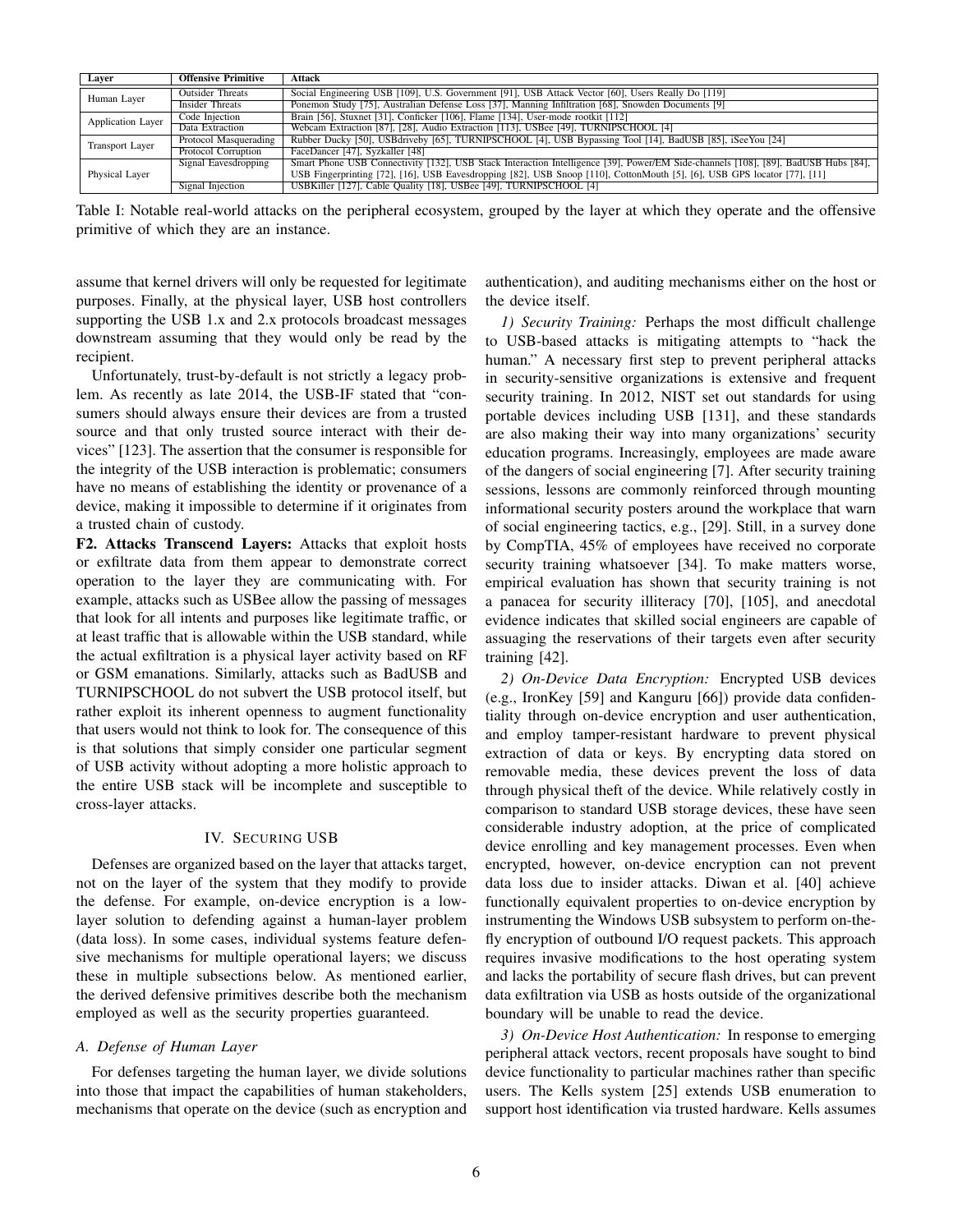the presence of a TPM on the host as well as a custom TPM daemon, and introduces a custom smart USB device. Following the end of standard enumeration, a full TPM attestation is performed over the USB interface using Acceptance Device Specific Command (ADSC). If the device successfully verifies the host TPM's quote result then all partitions are mounted, otherwise only a public partition is mounted. This approach to host identification is also used in the ProvUSB system [\[117\]](#page-15-33). Host-identifying smart devices can therefore prevent data loss due to both device theft and insider attacks, as in either case the attacker will be unable to access the data partition on an unauthorized host. However, these systems require a number of extensions to the standard connectivity model including modifications to both the host and the device, trusted hardware, and a security policy for whitelisting host access.<sup>[1](#page-6-0)</sup>

*4) Host- or Device-Based Auditing:* In the absence of a foolproof method for securing the human layer, a viable alternative is auditing peripheral usage. Auditing provides system administrators an opportunity to reason about how peripherals are being used within the organization, e.g., allowing them to monitor the flow of data via flash storage drives in much the same way that network monitoring software grants the ability to track data entering and exiting the organization over the Internet. Techniques have been demonstrated to recover evidence of portable media usage from the host in spite of the *antiforensic* properties of USB flash drives [\[22\]](#page-13-27), [\[74\]](#page-14-41), although these approaches are susceptible to false evidence presented by malicious peripherals [\[97\]](#page-15-34). Extending the host operating system with provenance-based auditing capabilities [\[17\]](#page-13-28), [\[64\]](#page-14-42) has been shown to be useful when attempting to identify the root cause of data exfiltration attacks. By recording when data is written to a storage device, data provenance can narrow the list of suspects if sensitive data is discovered in a public forum. The ProvUSB system permits fine-grained audit data to be collected on board [\[117\]](#page-15-33).

*5) Physically Disabling of Functionality:* One extreme way of defenses is to prevent users from using USB devices by physically disabling USB ports. When the USB functionality is implemented as an extended PCI card, admins can remove the card from the motherboard. For USB ports within the motherboard, IT managers can glue them [\[83\]](#page-14-43). A less brutal solution is USB condom [\[58\]](#page-14-44), which sits between a host machine and a USB device. It shuts down all USB data traffic, and only provides basic charging functionality. Note that we will not include these defenses in our further discussion, since they break the basic usage for USB.

## *B. Defense of Application Layer*

Defenses targeting attacks at the application layer focus primarily on the host, and include modifications to the OS and its drivers.

*1) System Hardening:* Host systems can be hardened through enabling safer default behaviors. Pham et al. [\[92\]](#page-15-36) inspect Windows OS families and reconfigure the system to disable auto-run-like functionality and block the execution of unsigned executables or drivers carried on portable media. Antivirus software can also be used to prevent application layer attacks over USB storage. Composite anti-virus systems such as Metascan [\[88\]](#page-14-46) and OLEA [\[86\]](#page-14-47) not only offer standard malware scans for host machines, but also sell scanning kiosks in which sacrificial VMs are used to ensure containment of any malware. These kiosks are commonly deployed near the entrances of security-sensitive organizations to prevent infected peripherals from entering the facility. The Windows Embedded platform [\[80\]](#page-14-48), TMSUI [\[133\]](#page-15-37) and USB Unix Smart Blocker [\[40\]](#page-14-40) attempt to mediate USB connectivity for Windows CE, Industrial Control and GNU/Linux Systems respectively, but all base their device recognition mechanism on potentially unreliable information reported by the device during enumeration. USBFILTER [\[116\]](#page-15-38) instruments the upper layers of the USB stack, modifying device drivers in order to identify the processes interactive with the device. USBFILTER can thereby *pin* devices to specific process ID's, creating a novel defense against application-layer attacks in which malware eavesdrops on USB device traffic to obtain sensitive information (e.g., keystrokes, webcam images).

*2) Driver-Based Access Controls:* Treating USB drivers as "capabilities", GoodUSB [\[116\]](#page-15-38) attempts to constrain malicious peripherals through incorporating elements of user-driven access control [\[98\]](#page-15-39) for driver loading. Prior to the completion of enumeration, GoodUSB reports the device's claimed identity to the user via a pop-up notification. Based on the user's expectations of device functionality, GoodUSB then permits all or some of the requested driver's to be loaded on behalf of the device; for example, when the user expects a peripheral to be a flash drive, the peripheral will not be able to request the Human Interface Device driver during enumeration. Because authorization is based on requested behaviors instead of reported identity, GoodUSB cannot be circumvented by a malicious device, thus defeating BadUSB attacks. However, it cannot prevent peripherals from making malicious use of their natural drivers (e.g., a malicious keyboard injects keystrokes).

*3) Device-Emulating Honeypots:* Various strains of advanced malware are now known to attempt to propagate to and from hosts and storage devices. Frequently, the malware will wait for a peripheral connection and then attempt to propagate to the other end of the connection shortly thereafter. As a result, honeypots have been demonstrated to be an effective means of detecting the presence of an infection. Hostemulating honeypots such as Ghost can detect the propagation of malicious USB storage payloads [\[93\]](#page-15-40), by emulating a storage device that periodically connects to potentially infected machines. If the host initiates any file I/O with the emulated device, this is likely evidence of malicious activity, since under benign circumstances the host will not interact with the dummy device after SCSI scanning.

<span id="page-6-0"></span><sup>&</sup>lt;sup>1</sup> From the device side, TCG also proposed to embed TPMs inside peripherals [\[78\]](#page-14-45), such as leveraging TPM to implement trusted SCSI commands for storage devices. OPAL [\[114\]](#page-15-35) finalized how a storage device provide authorization and data encryption by leveraging the trusted platform from within the target system. Note that OPAL does not require a TPM inside the storage device.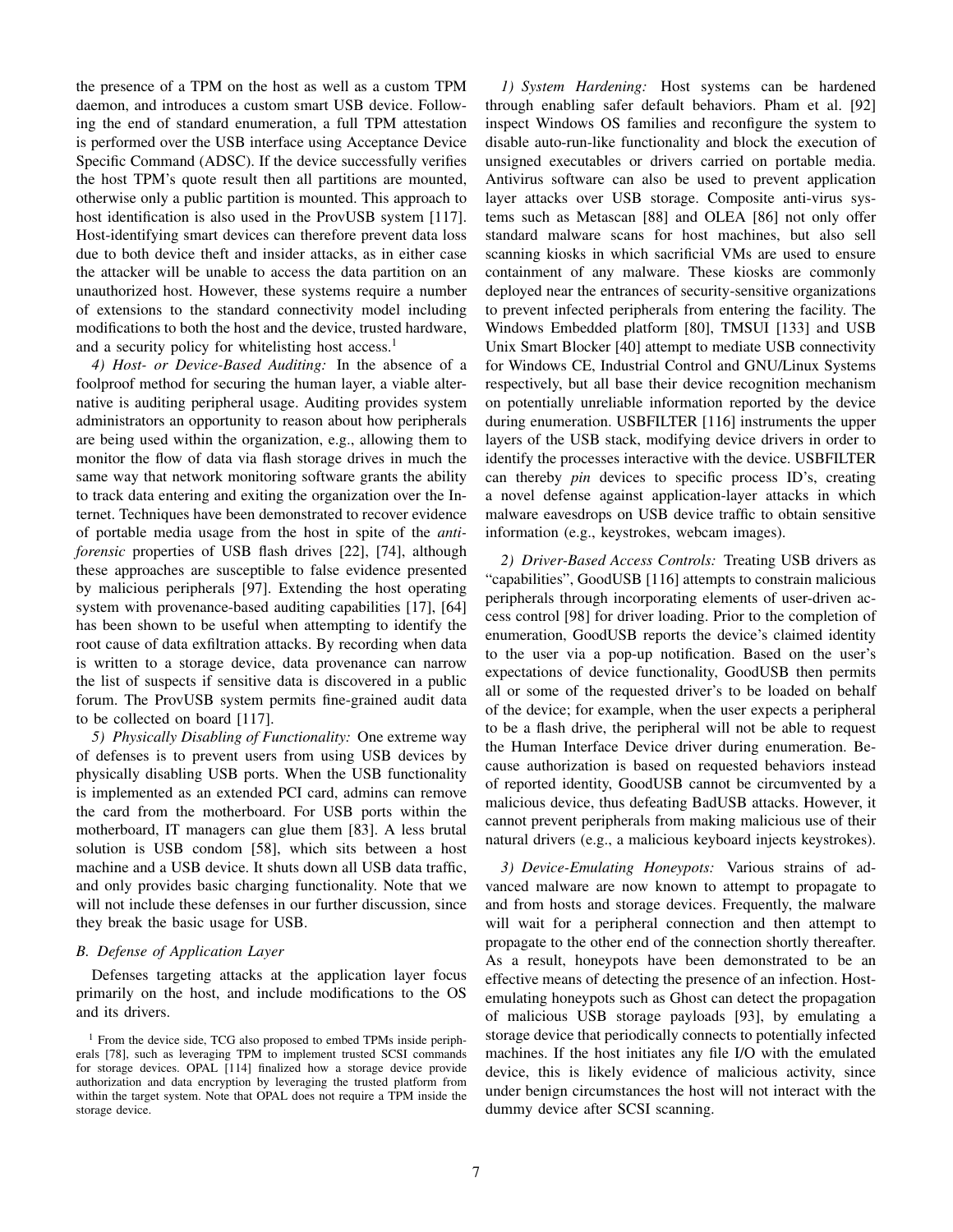<span id="page-7-0"></span>

| Laver             | <b>Defensive Primitive</b>      | <b>Defense</b>                                                                                                     |
|-------------------|---------------------------------|--------------------------------------------------------------------------------------------------------------------|
| Human Layer       | <b>Security Education</b>       | NIST Standards [131], Education Materials [7]                                                                      |
|                   | On-Device Data Encryption       | IronKey [59], Kanguru [66]                                                                                         |
|                   | On-Device Host Authentication   | Kells [25], ProvUSB [117]                                                                                          |
|                   | Host- or Device-Based Auditing  | System Provenance [17], Transient Provenance [64], ProvUSB [117]                                                   |
| Application Layer | <b>System Hardening</b>         | Disabling Autorun [92], Metascan [88], OLEA [86], WindowsCE [80], TMSUI [133], Smart Blocker [40], USBFILTER [118] |
|                   | Device-Emulating Honeypots      | <b>Ghost</b> [93]                                                                                                  |
|                   | Driver-Based Access Controls    | GoodUSB [116]                                                                                                      |
| Transport Layer   | Firmware Verification           | IronKey [57], FirmUSB [52], VIPER [73]                                                                             |
|                   | <b>USB Stack Fuzzing</b>        | USB Fuzzing [81], [128], Hardware-based Fuzzing [61], vUSBf [102], Syzkaller [48], POTUS [90]                      |
|                   | <b>USB</b> Packet Firewall      | USBFILTER [118], USBFirewall [62]                                                                                  |
|                   | <b>Host-Emulating Honeypots</b> | GoodUSB [116], Cinch [12]                                                                                          |
| Physical Layer    | Anti Fingerprinting             | USB Host Fingerprinting [16]                                                                                       |
|                   | Secure Channel                  | Cinch [12], UscramBle [82]                                                                                         |

Table II: Proposed defenses for the peripheral ecosystem, grouped by the layer at which they defend and the primitive of which they are an instance. Note that many solutions employ multiple defensive primitives.

## *C. Defense of Transport Layer*

Defenses against attacks in the transport layer are broken down by firmware verification, USB stack fuzzing, USB packet firewall, and host-emulating honeypots.

*1) Firmware Verification:* Secure USB devices such as IronKey purport to prevent BadUSB attacks [\[57\]](#page-14-49) by using signed firmware, provided that the device manufacturer is trusted and the signing key is kept safe. While signed firmware is a sound practice, the introduction of a trusted third party expands the attack surface of the system. When the device firmware is accessible, e.g., via Device Firmware Update (DFU), FirmUSB [\[52\]](#page-14-50) applies symbolic execution to find hidden and malicious functionalities inside the firmware. However, firmware is often not available, even in binary format. In attestation-based approaches, the host verifies the correctness of device firmware by establishing tight timing bounds on its response to a series of challenges. VIPER [\[73\]](#page-14-51) presents a software-based timed challenge-response protocol for verifying peripheral firmware over the system bus that precludes the possibility of proxy attacks by leveraging the asymmetry of the latencies from CPU-to-peripheral and from peripheral-toproxy. In spite of the known difficulty of performing softwarebased attestation on embedded devices [\[26\]](#page-13-30), this approach requires manufacturer support since the device firmware needs to support the attestation.

*2) USB Stack Fuzzing:* USB fuzzing has long been incorporated into security consultants' threat assessments [\[81\]](#page-14-52), [\[128\]](#page-15-42). Jodiet et al. present a mutation-based USB fuzzing approach that is conducted on hardware using a PCI evaluation board and the Linux USB Gadget API [\[61\]](#page-14-53). Schumilo et al. present a QEMU-based, parallizable virtual USB fuzzer (vUSBf) that makes use of USB redirection to inject arbitrary noise into different GetDescriptor requests [\[102\]](#page-15-43). Leveraging KCOV feature within the Linux kernel and QEMU, Syzkaller [\[48\]](#page-14-23) is a coverage-guided syscall fuzzer that has found bugs in the USB subsystem. POTUS [\[90\]](#page-15-44) combines fault injection, fuzzing, and symbolic execution to detect bugs in USB kernel drivers. While fuzzing can improve the code quality and raise the bar for attackers, it cannot defend against attacks abusing the USB protocol itself, such as BadUSB attacks.

*3) USB Packet Firewall:* As network firewalls are a powerful primitive for minimizing the potential actions of wouldbe attackers on the Internet, firewall-driven protocol access controls for USB peripherals intuitively provide similar protections. Tian et al. present USBFILTER/usbtables [\[118\]](#page-15-41), a netfilter/iptables-like stack for filtering USB traffic. Where iptables enforces rules by pattern matching over IP addresses and port numbers, usbtables can pattern matches USB buses and ports, among other fields; these correspond to physical locations on the host machine that cannot be spoofed by a malicious peripheral. USBFILTER can then apply rules that constrain permissible protocol activities in much the same way as GoodUSB. USBFirewall [\[62\]](#page-14-54) is another USB packet firewall implementation upon FreeBSD. Unlike US-BFILTER, USBFirewall focuses on protecting the host USB stack by detecting malformed USB packets, e.g., generated by FaceDancer, based on a formal model of the protocol syntax.

*4) Host-Emulating Honeypots:* In contrast with device honeypots, which can only detect malware propagating from a host to portable storage, emulating the host machine allows detection of malicious peripheral activity at both the application and transport layers. To examine a suspicious device, GoodUSB [\[116\]](#page-15-38) redirects it to a QEMU-KVM virtual machine using USB pass-through. The VM completes the USB enumeration and then monitors the device for evidence of malicious activity. The Cinch system [\[12\]](#page-13-29) also leverages virtualization to decrease the host's attack surface – the host operating system is hoisted into a VM to isolate it from the USB host controller, and then all USB traffic is tunneled via IOMMU through a sacrificial gateway VM. Within the sacrificial VM, a variety of the application and transport layer defense techniques can be deployed including signature-based antivirus, protocol compliance, and user-driven access control. While host honeypots are able to detect both application and transport layer attacks, the VM dependency and device operation interruption make them impractical for normal users.

## *D. Defense of Physical Layer*

Solutions for physical layer attacks have received only limited consideration within the literature. Defenses against physical layer attacks consider anti-fingerprinting as well as implementing confidential communication over the USB bus.

*1) Anti-Fingerprinting:* The most straightforward way to mitigate inferences from fingerprinting attacks is to further randomize the USB stack behavior in hardware and software. A technique for defeating message-based fingerprinting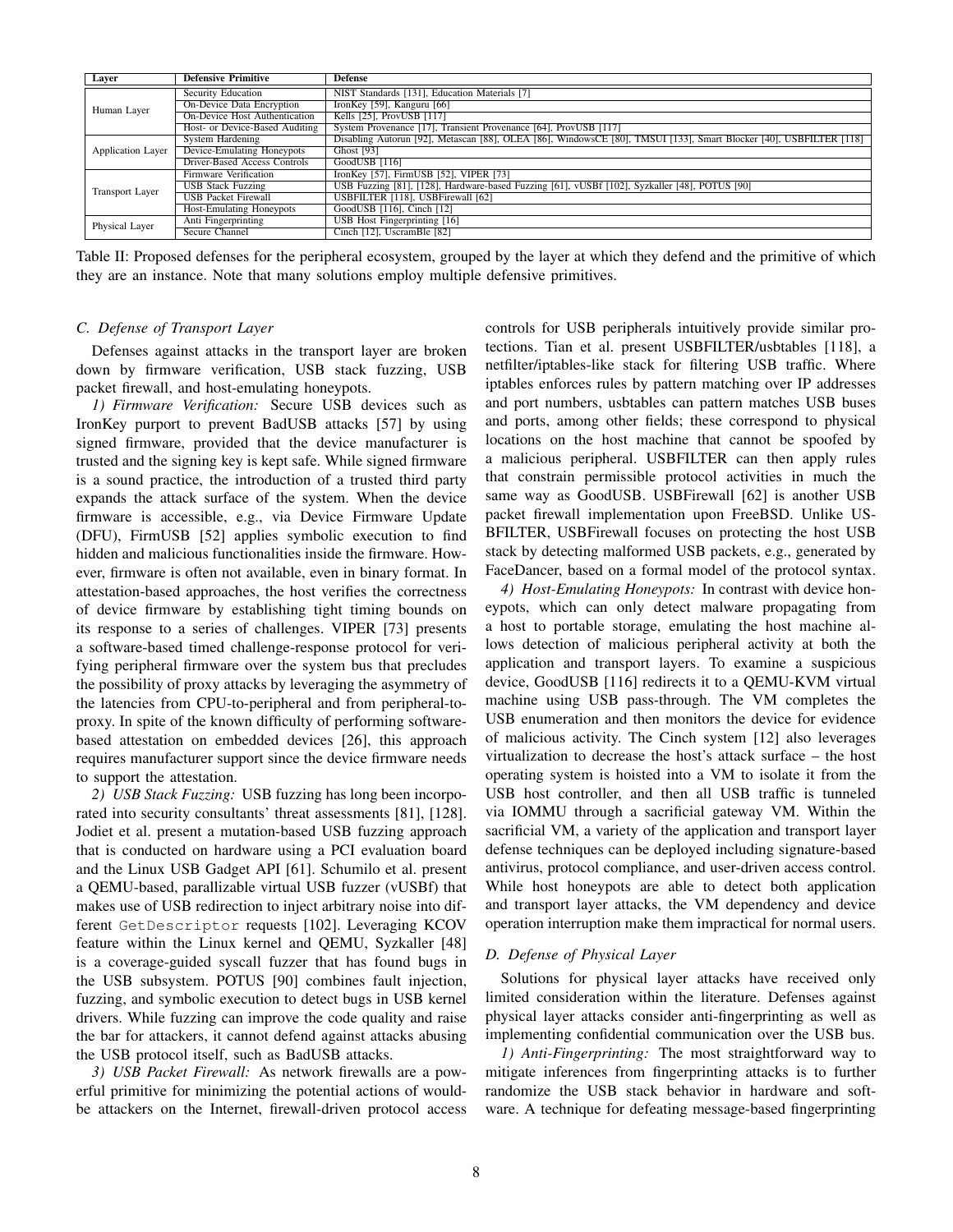demonstrated in [\[16\]](#page-13-23) introduces additional GetDescriptor requests to confuse the attacker; generalized, this result demonstrates that uniform appearance and ordering of control transfers during USB enumeration will make distinguishing between operating system families more difficult. Timing randomization can also potentially defeat timing-based fingerprinting. As a host/device can arbitrarily speed up or slow down USB transfers, it could confuse would-be attackers by varying its timing characteristics. However, as the USB spec imposes requirements regarding message ordering and timing, extreme behavior randomization may break the normal operation of the device.

*2) Secure Channel:* To defend against USB bus eavesdropping, Cinch [\[12\]](#page-13-29) considers adapting encryption and authentication schemes to the physical peripheral connections. A Cinch gateway is used as an encryption and decryption proxy on the host side, and a small crypto adapter (similar to a keylogger) to act as the peripheral's encryption and decryption proxy. As a result, a malicious USB bus or other USB devices would only have access to encrypted traffic and could not produce authenticated messages. Similarly, the UScramBle [\[82\]](#page-14-26) system defends against eavesdropping of downstream traffic by instructing the host to negotiating an encryption key with the device during USB enumeration.

## SECURING USB SUMMARY

Based on this survey, we identify several *defensive primitives* that are leveraged in USB security solutions. Table [II](#page-7-0) provides a mapping of notable defenses to the layer and primitive to which they correspond. Further, we evaluate USB attacks and defenses using these primitives in [Table III.](#page-9-0) We define a complete defense as a solution designed to defend against a certain attack completely. A partial defense means a solution works in general but does not provide a complete mitigation. Reliable detection refers to mechanisms designed to detect a certain attack with low false positive rate. Partial detection means mechanisms only work in certain circumstances. Note that even a complete defense or a reliable detection may not be 100% perfect, and still works under certain assumptions. They may also become partial solutions in the future as new attacks emerge.

For example, on-device host authentication can detect insider attacks, provided the provenance mechanism is able to record each I/O operation, and is not disabled or bypassed. This also assumes an enterprise environment where only IT certified USB devices, such as ProvUSB, can be used. Firmware verification can help mitigate attacks against the transport layer, by detecting malformed packets, and hidden/malicious functionalities from within the firmware. The host can then deploy corresponding defenses using, e.g., USBFILTER. Host-emulating honeypots can also detect code injection and transport layer attacks reliably, provided the malicious USB device is not able to detect such an emulation environment. Note that normal data exfiltration via USB storage can also be detected by the honeypots, except side/covert-channel attacks, such as USBee. Device-emulating honeypots can detect data exfiltration by detecting potential data transfers from malicious processes within the host. From the above taxonomy of defenses and comparative evaluation, the following findings can be drawn.

F3. Trust Anchors represent a Design Tradeoff: The intrinsic flaw enabling all offensive primitives covered by our analysis was the misguided *trust-by-default* property underlying the USB ecosystem – both the host and the device are assumed to be benign and expose all functionality to one another after enumeration. It is therefore not surprising that the majority of viable defensive primitives require the introduction of a trust anchor in order to enable their security properties. Smart device prototypes such as Kells [\[25\]](#page-13-26) and ProvUSB [\[117\]](#page-15-33) propose the use of host-side trusted hardware for authentication, while commercial solutions like IronKey [\[59\]](#page-14-38) verify user-presented credentials. One notable consequence of the trust placement design tradeoff is that the placement of the trust anchor (host vs. device) informs the directionality of the defense. Smart devices seeking to defend themselves from malicious actors on the host leverage host-side trusted hardware prior to granting access. Host machines, in turn, anchor trust in the intrinsic physical properties of USB device firmware in order to defend against malicious peripherals. Based on this observation, it is clear that *a complete solution to USB security will likely require trust anchors on both the host and device sides*.

F4. Single-Layer Solutions Are Not Effective: An emerging trend [\[12\]](#page-13-29), [\[118\]](#page-15-41), [\[62\]](#page-14-54) in the recent literature is that threats in the USB peripheral space can be understood through the lens of network security – by presenting peripherals to the host as untrusted network endpoints, the host will be able to defend itself from attack. The primary examples of this primitive are USBFILTER [\[118\]](#page-15-41) and USBFirewall [\[62\]](#page-14-54). As shown in Table [III,](#page-9-0) this primitive is proven to be the most powerful solution, covering attacks across different layers. Similar to the firewall primitive, host-emulating honeypots such as GoodUSB [\[116\]](#page-15-38) and Cinch [\[12\]](#page-13-29) also expand their defense into different layers. The power of these solutions is rooted in the fact that they are a composition of protection mechanisms within different layers that provide different operational semantics. Based on our analysis of the USB defense space, we conclude that *a complete solution must be able to centralize context from all operational layers prior to issuing security decisions*.

F5. Defenses for Signal Injection Are Still Missing: As shown in Table [III,](#page-9-0) there is still no defense primitives available to defend against signal injection attacks based on our analysis. These attacks usually leverage the intrinsic nature of hardware as side channels to emit analog signal, such as USBee [\[49\]](#page-14-15), or require hardware changes for power attacks, such as USBKiller [\[127\]](#page-15-28). It is natural to see why softwarebased solutions could not mitigate these attacks. While USB hardware design improvement is the right direction in the long run, we still need a mechanism to establish trust with USB devices before fully enabling them in the short term.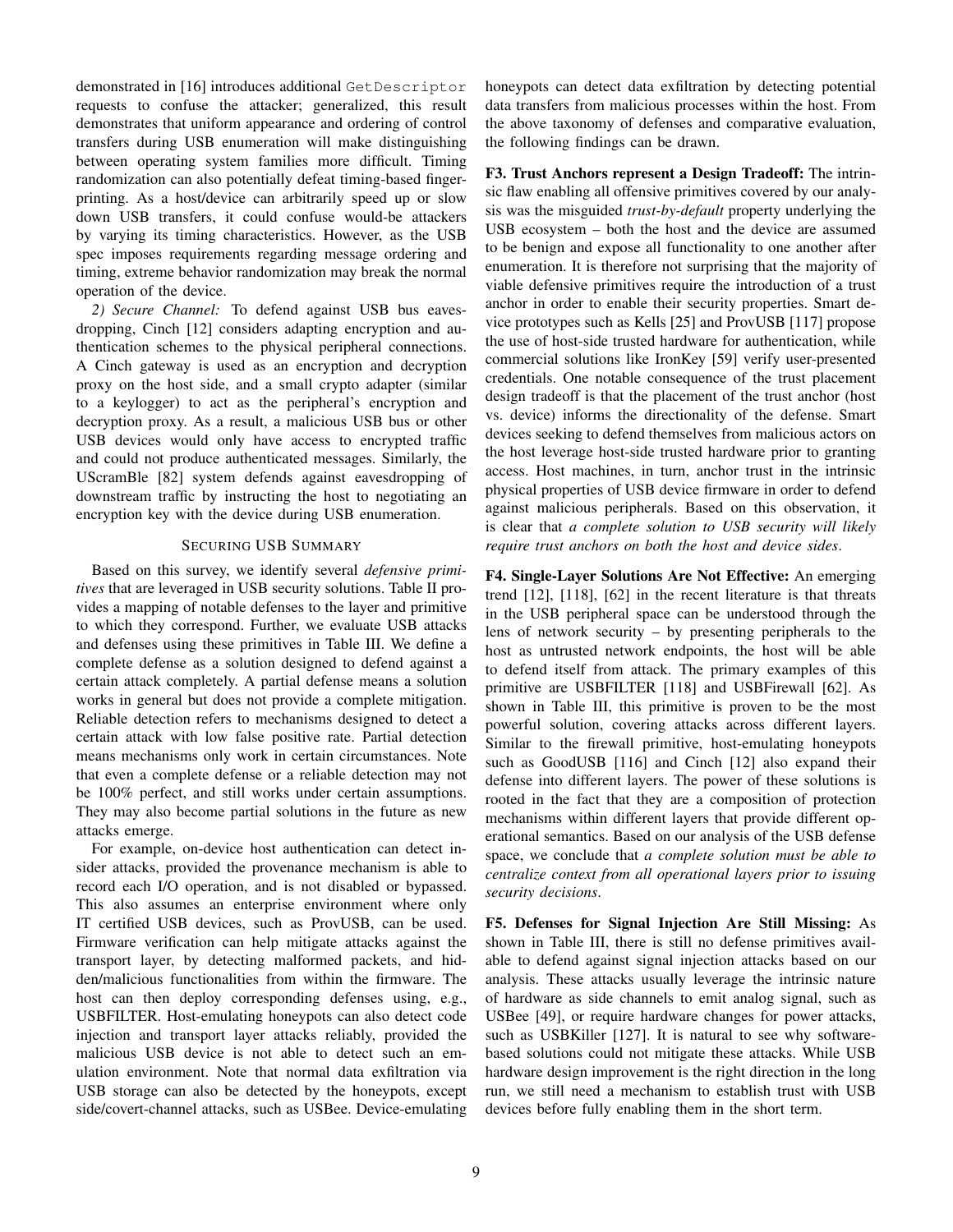<span id="page-9-0"></span>

|                                                                                                                   | Osbiclady<br>Taleada | <b>Insiger</b>      | Injegion<br>Cae | Elizagean                        | Mason Banks<br>Riotecor | Recorded Bridge        | Sienald   | Eave Strand<br>Pescapan |
|-------------------------------------------------------------------------------------------------------------------|----------------------|---------------------|-----------------|----------------------------------|-------------------------|------------------------|-----------|-------------------------|
|                                                                                                                   |                      | Human Layer         |                 | Application Layer                |                         | <b>Transport Layer</b> |           | Physical Layer          |
| Security Training<br>On-Device Data Encryption<br>On-Device Host Authentication<br>Host- or Device-Based Auditing |                      | $\bullet$<br>п<br>□ | □               | $\Box$                           |                         |                        |           |                         |
| <b>System Hardening</b><br>Driver-Layer Access Controls<br>Device-Emulating Honeypots                             |                      |                     | ◐<br>◐          | $\bullet$<br>$\bullet$<br>$\Box$ |                         |                        |           |                         |
| Firmware Verification<br><b>USB Stack Fuzzing</b><br><b>USB</b> Packet Firewall<br>Host-Emulating Honeypots       |                      |                     |                 | $\bullet$<br>$\Box$              | $\bullet$               | $\bullet$              |           |                         |
| Anti Fingerprinting<br>Secure Channel                                                                             |                      |                     |                 |                                  |                         |                        |           | $\bullet$               |
| Type-C Authentication                                                                                             |                      |                     | $\Box$          |                                  |                         | $\Box$                 | $\bullet$ |                         |

Table III: Comparative evaluation of defensive primitives for securing the USB stack. Columns represent offensive primitives as organized by the communications layer. Defensive primitives are marked with  $\bullet$  if they provide a complete defense,  $\bullet$  if they provide a partial defense,  $\blacksquare$  if they can reliably *detect* that an attack has taken place, and  $\Box$  if they provide detection under limited conditions.



Figure 4: The USB Type-C Authentication Protocol.

## V. IS USB TYPE-C THE ANSWER?

<span id="page-9-2"></span>Although the reserach community has proposed many different solutions for addressing weaknesses in USB security, none have reached widespread commercial adoption. In this section, we evaluate the industry's proposed solution, USB Type-C Authentication [\[121\]](#page-15-3). Type-C Authentication (TCA) is the first attempt by the USB 3.0 Promoter Group and USB-IF to address issues related to security. However, the security properties of TCA are not yet widely understood by the security community.<sup>[2](#page-9-1)</sup> We begin with a description of the features and assumptions of TCA. Then, using the Type-C Authentication revision 1.0 specification (released on Feb 2, 2017), we formally model and verify the protocol using ProVerif [\[21\]](#page-13-31), demonstrate multiple attacks, and discuss other issues within the spec. We finally evaluate TCA using findings Heat  $\frac{1}{\sqrt{1000}}$   $\frac{1}{\sqrt{1000}}$   $\frac{1}{\sqrt{1000}}$  ( $\frac{1}{\sqrt{100}}$ )  $\frac{1}{\sqrt{100}}$  ( $\frac{1}{\sqrt{100}}$ ) ( $\frac{1}{\sqrt{100}}$ ) ( $\frac{1}{\sqrt{100}}$ ) ( $\frac{1}{\sqrt{100}}$ ) ( $\frac{1}{\sqrt{100}}$ ) ( $\frac{1}{\sqrt{100}}$ ) ( $\frac{1}{\sqrt{100}}$ ) ( $\frac{1}{\sqrt{100}}$ )

<span id="page-9-3"></span>

Figure 5: The USB Type-C Authentication challenge (request) and response messages with payloads.

we have learned through the systematization, and show that TCA is on the right direction to solve USB security in general, but the design flaws and the ignorance of modern USB attacks render its efforts in vain.

#### *A. TCA Description*

*1) USB Certificate Authorities:* The TCA protocol is built over a certificate authority (CA) hierarchy, mimicking the current CA model used by SSL/TLS. The USB-IF owns and operates a default self-signed root certificate, and permits other organizations to use their own root certificates. The specification places no requirements on third-party roots (e.g., organizational vetting or issuance processes). USB device manufacturers control intermediate certificates signed by the USB-IF, and devices are issued their own certificates by the manufacturers. The final USB product is capable of storing at most 8 certificate chains and associated private keys, each with separate roots.

*2) Authentication Protocol:* In this protocol, the initiator is the USB host controller and the responder is the USB device. The protocol defines three operations the initiator can perform, shown in Figure [4:](#page-9-2)

Digest Query: In this operation, the host controller issues a GetDigest request to the device. The device responds with digests for all of its certificate chains. According to the specification, the intent of this operation is to accelerate the

<span id="page-9-1"></span> $2$ At the time of writing, the only commercial products supporting TCA are software from Siliconch [107] and a USB PD controller from Renesas [96].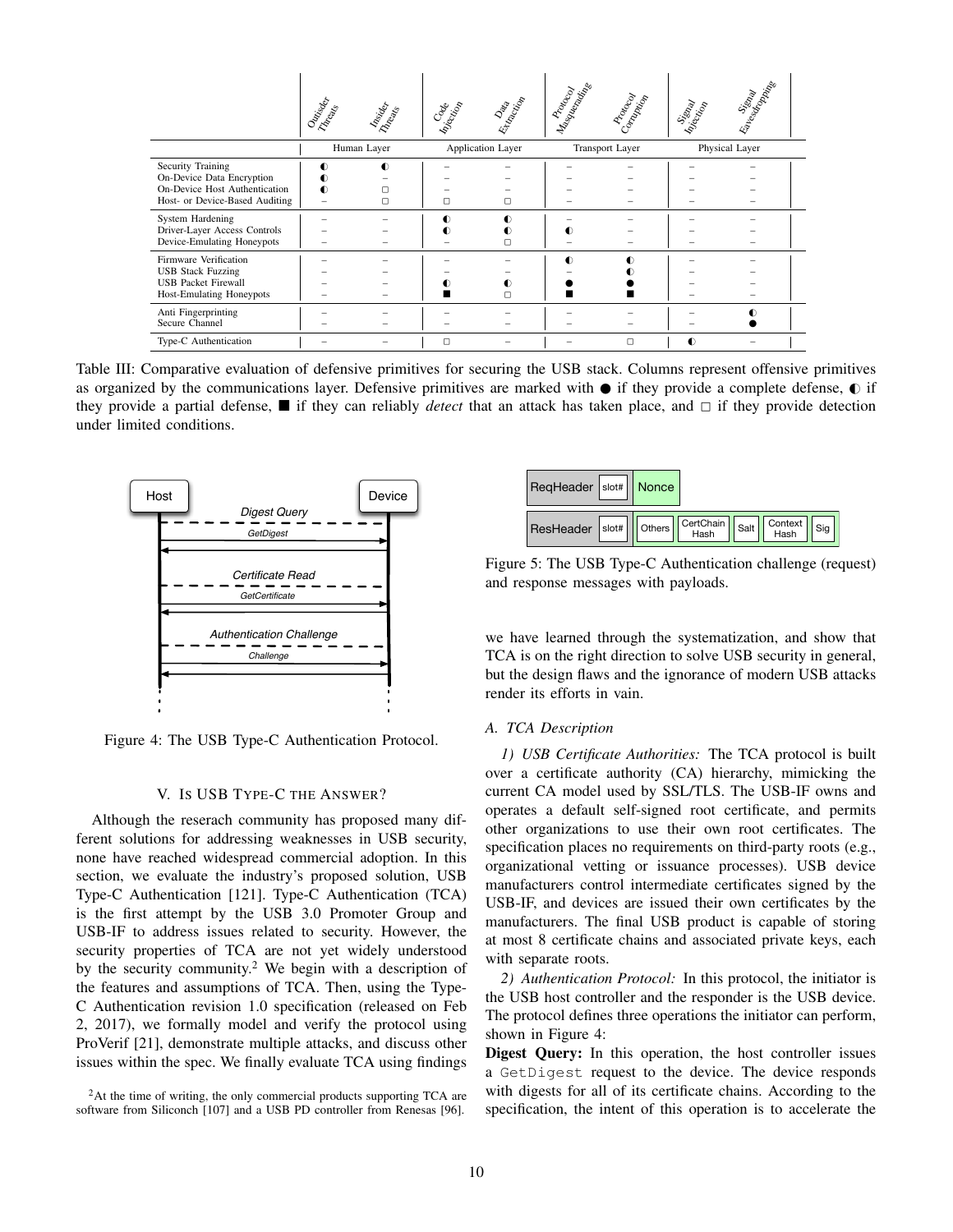certificate verification process in cases where the certificate chain has already been cached and verified.

Certificate Read: This operation allows the host to retrieve a specific certificate chain using the GetCertificate request.

Challenge: As shown in Figure [5,](#page-9-3) this operation defines a challenge-response protocol where the host initiates by sending a Challenge request. The request contains a slot identifier in the request header and a 32-byte nonce. The response echoes the same slot identifier in the response header and contains a 32-byte SHA256 hash of the chosen certificate chain, a 32-byte salt, a 32-byte SHA256 hash of all USB descriptors for USB devices and all zeros for PD devices, and a 64-byte ECDSA digital signature on the challenge message and the response message using the corresponding private key of the device.

*3) Secure Key Storage and Processing:* To protect certificate private keys, a non-volatile secure enclave is needed, shown in Figure [6.](#page-10-0) As discussed above, this storage is partitioned into 8 slots supporting 8 private keys. Similarly, the certificate chain region also has 8 slots, containing the corresponding certificate chain if there is a private key in the associated slot. The TCA specification does not specify whether certificate chains should also be secured.

To support the authentication protocol, a hardware cryptographic engine supporting ECDSA is also required. Presumably, this should be the only component which can access the secure storage. Other hardware components, besides the basic MCU, may be needed for both security and performance reasons, including TRNG and SHA256.

*4) Security Policy:* Following device authentication, the TCA specification suggests the introduction of a policy mechanism for peripheral management. The specification explains that "Policy defines the behavior of Products. It defines the capabilities a Product advertises, its Authentication requirements, and resource availability with respect to unauthenticated Products" (Page 14, Section 1.4) and "USB Type-C Authentication allows an organization to set and enforce a Policy with regard to acceptable Products." (Page 11, Section 1). Unfortunately, beyond this description a concrete definition for policy is not provided; all implementation details are left to the OEM.

## *B. Formal Verification*

To discover possible vulnerabilities in the design, in this section we formally verify the TCA protocol using ProVerif [\[21\]](#page-13-31), which has been applied on Signal [\[69\]](#page-14-55) and TLS 1.3 Draft [\[19\]](#page-13-32). ProVerif uses the concept of *channels* to model an untrusted communication environment (e.g., the Internet) where adversaries may attack the protocol. However, because the USB communication channel does not provide confidentiality by default and is trusted in most cases, $3$  we instead model the device firmware as our channel. This accurately models attacks such as BadUSB [\[85\]](#page-14-19), where the attacker is either a malicious USB device or a non-root hub trying to spoof the

<span id="page-10-1"></span><sup>3</sup>We do not consider side-channel or hardware attacks against the USB bus.

<span id="page-10-0"></span>

Figure 6: USB device internal architecture with secure storage and hardware to support Type-C Authentication.

authentication protocol. In ProVerif, we define this firmware channel as free fw:channel.

We also need to define the security properties we wish to prove. For example, since the private keys inside USB devices should never be leaked, we seek to understand if attackers can learn the key from eavesdropping or participating in the protocol. The Type-C authentication spec clearly states (Page 11, Section 1.2) that "it permits assurance that a Product is

- 1) Of a particular type from a particular manufacturer with particular characteristics
- 2) Owned and controlled by a particular organization".

This means the authentication protocol should guarantee both the original configuration and the true identity of the device. The original configuration should be the one designed by the vendor for this product (e.g., a webcam). The *true identity* combines the usage of certificate chains (tying to a particular organization) and private keys baked into the device to provide the ability to cryptographically verify the original configuration. We abstract these security goals in ProVerif:

```
free slot_key:pri_key [private].
free slot_cert_chain:cert_chain.
free orig_conf:usbpd_config.
query attacker(slot_key).
query d:usbpd; event(goodAuth(d, true)) ==>
    event(useConfig(d, orig_conf)).
query d:usbpd; event(goodAuth(d, true)) ==>
    (event(useCert(d, slot_cert_chain)) &&
    event(usePrivkey(d, slot key))).
```
To simplify the abstraction, we model one private key and the corresponding certificate chain rather than implementing all 8 slots. We also make the following assumptions:

- We ignore the verification process for a certificate chain, which is critical to the security of the entire protocol but out of the scope of the protocol.
- We assume the verification process to be successful by default.

Our modeling is based on the communication between the USB host and the USB device. PD products share the same procedure via different signaling mappings. To mimic the caching behavior involved in the protocol, we use a "table" in the host side, supporting reading and writing a certificate chain: table cert\_chain\_cache(cert\_chain, digest).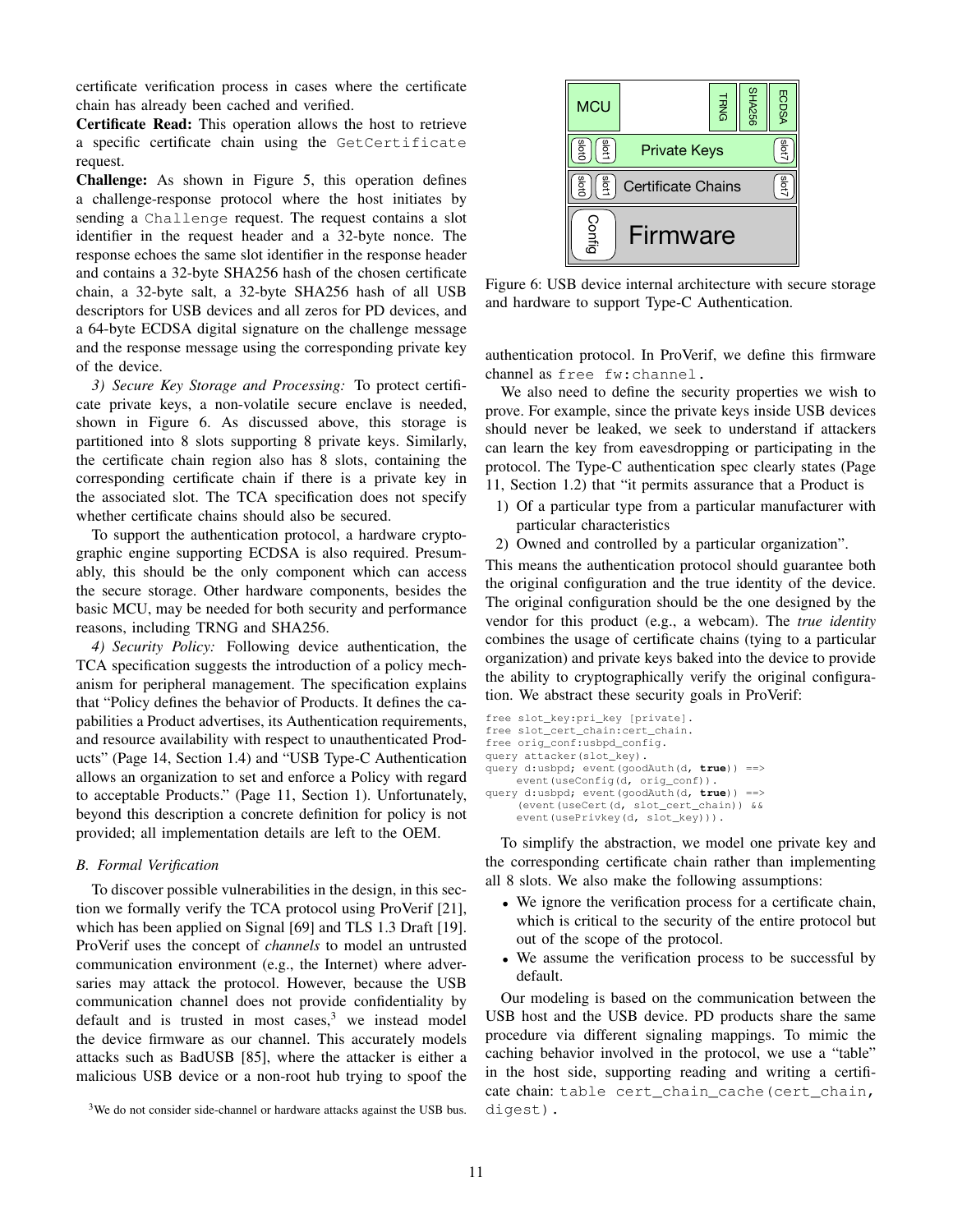## *C. Results*

Unsurprisingly, attackers cannot obtain the private key inside the USB device by protocol messages alone since none of these messages are designed to transmit the key. However, this protocol fails to meet its goals; neither the original configuration nor the true identity of the device could be guaranteed even if the authentication protocol succeeds, due to certificate chain caching inside the USB host:

```
get cert_chain_cache(chain, =dig) in known_device(config)
    else new_device(config).
```
Since the certificate chains are not secret, a malicious device can compute the digest of the expected chain. This digest can be sent as a response to the GetDigest request and impersonate the legitimate device. Unless the configuration of the legitimate device is saved and compared with the current configuration by the host, a malicious device can claim any functionality it wants. Thus, the certificate chain cache is vulnerable to spoofing attacks.

We then remove the certificate chain cache from the host, forcing every device to go through a complete certificate request. Again, the private key is secure. Unfortunately, the authentication can still be spoofed as shown in this attacking trace:

```
attacker(sign((non_1883,hash(chain_1877),sal_d_1881,
     config d 1879), prik 1876)).
```
To exploit this vulnerability, the attacker hardcodes a certificate chain and a private key in the firmware rather than using the ones in the slot and modifies the original configuration (e.g., by adding a malicious HID functionality). This means that without firmware verification to prevent BadUSB attacks, these also allow circumventing the TCA protocol, *rendering it useless for its stated goals*.

To demonstrate how firmware verification corrects this issue, we then assume firmware is trusted (e.g., signed by the vendor and verified by the MCU before flashing). We model this in ProVerif by marking the firmware channel as private: free fw:channel [private]. We assume that valid, legitimate firmware will use the certificate chains and private keys inside the slots during authentication and that the original configuration of the device does not contain malicious functionality.

Using this model, ProVerif confirms that successful authentication guarantees both the original configuration and the true identity of the device:

```
RESULT event(goodAuth(d,true)) ==>
    (event(useCert(d,slot_cert_chain[])) &&
    event(usePrivkey(d,slot_key[]))) is true.
RESULT event(goodAuth(d_2076,true)) ==>
    event(useConfig(d_2076,orig_conf[])) is true.
RESULT not attacker(slot_key[]) is true.
```
These results show that correct authentication using the TCA protocol is possible only when the firmware is verified.

## *D. Other Issues*

While our formal verification of the authentication protocol uncovered major flaws, our manual analysis of the TCA

specification uncovered other serious and systemic design flaws. These flaws reflect both a lack of understanding of secure protocol design and a lack of awareness to the present state of threats to peripheral devices. Responsibility for solving the most difficult security challenges raised by Type-C, such as a USB Certificate Authority system or a rich language for expressing security policies, is delegated wholesale to the OEMs. As a result, we are left to conclude that Type-C is based on an intrinsically broken design. Below, we catalog these issues:

- 1) No Binding for Identification with Functionality: In addition to the VID, PID, and serial number of the device, a device's leaf certificate also carries Additional Certificate Data (ACD). ACD contains physical characteristics of PD products (e.g., peak current and voltage regulation) but no functionality (interface) information for other USB products.[4](#page-11-0) One explanation is that the protocol was designed to address low-quality Type-C cables that were damaging host machines [\[18\]](#page-13-4) but was later extended to support other USB products. For PD, the specification clearly states that it does not consider alternative modes. As a result, a successful authentication does not specify the device's original configuration (e.g., storage device, keyboard, normal charging cable).
- 2) Volatile Context Hash: As shown in [Figure 5,](#page-9-3) the challenge response contains the context hash, which is all zeros for PD products but a SHA256 hash of all descriptors for USB products. This seems intended to solve the functionality binding issue for USB products mentioned above but is broken when the firmware is not trusted. However, the firmware can provide its own set of USB descriptors and feed them into the hardware ECDSA signing module to generate the challenge response, as shown in [Figure 6.](#page-10-0) As a result, BadUSB attacks are still possible.
- 3) Unidirectional Authentication: For PD products, either a PD sink or a PD source can initiate an authentication challenge. The authentication between PD devices is thus mutual. However, the TCA specification only allows USB host controllers to initiate an authentication challenge for USB devices. This is unfortunate, as our survey of defensive solutions demonstrates that host authentication is an essential feature for device self-protection. As a result, the TCA specification does not provide a way for smart devices such as mobile phones to make informed trust decisions.
- 4) Nebulous Policy Component: Following device authentication, the TCA specification calls for the creation of a security policy to handle different connected products, but does not adequately describe what a policy is or how to create one. The specification does not define the security policy language, encoding, installation method, or how it interacts with the USB host controller. Policies are only described anecdotally, indicating a lack of forethought as to how TCA policy can appreciably enhance security.

<span id="page-11-0"></span><sup>4</sup> Note that using a self-signed root certificate from the vendor itself may not solve the problem, especially when the vendor is not trusted.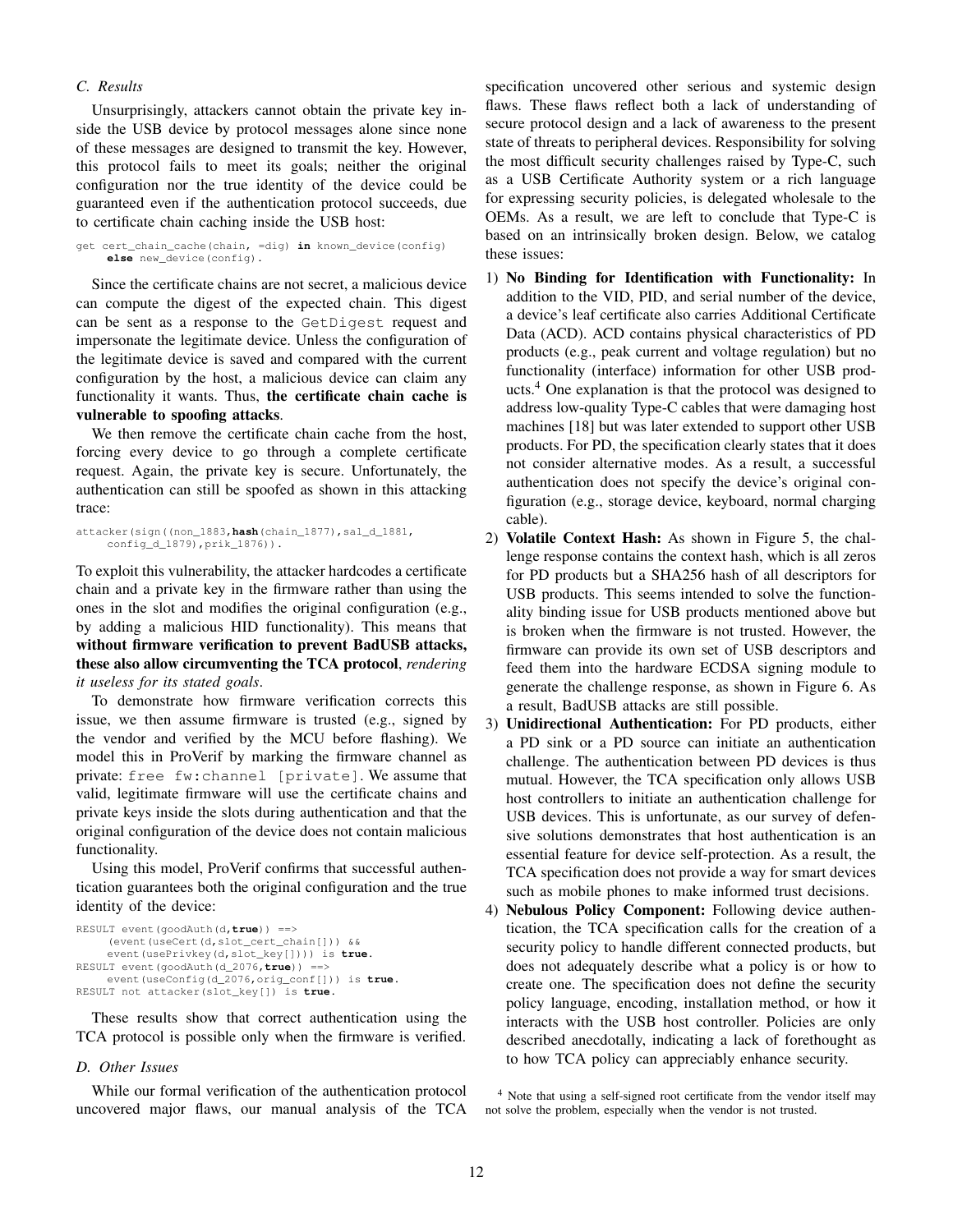<span id="page-12-0"></span>

|                                                      | Finding   TCA Strength                                | <b>TCA Weakness</b>                                                                      |
|------------------------------------------------------|-------------------------------------------------------|------------------------------------------------------------------------------------------|
|                                                      | <b>F1.</b> Trust by Default   CA model & Certificates | 1. Certificate chain cache; 2. Firmware implementation; 3. No support for legacy devices |
| <b>F2.</b> Attacks Transcend Layers                  | N/A                                                   | 1. Dependence on nebulous "Policy"                                                       |
| <b>F3.</b> Trust Anchors As Design Tradeoff          | Private keys                                          | 1. Unidirectional authentication; 2. Key protection requirement; 3. No revocation        |
| <b>F4.</b> Single-Layer Solutions Are Not Effective  | N/A                                                   | 1. Dependence on nebulous "Policy"                                                       |
| <b>F5.</b> Defenses for Signal Injection Are Missing | Charging profiles                                     | 1. No binding for identification with functionality; 2. Volatile context hash            |

Table IV: TCA evaluation using findings based on our systematization – While TCA has successfully pinpointed some urgent needs to solve the USB security problem, the design flaws and limitations render its goals in vain.

- 5) Impractical Key Protection Requirement: The private keys in the slots are the most important property a product needs to protect besides the firmware. Although the specification does not detail how to secure private keys, it does list more than 10 attacks a product needs to defend against from leaking keys, including side-channel attacks, power analysis, micro-probing, etc. It is unlikely that a \$10 USB product [\[96\]](#page-15-46) could stop advanced invasive attacks, e.g., using Focused Ion Beam (Appendix C, TCA Spec), which makes certificate revocation critical when a private key is leaked.
- 6) No Revocation: The specification states that the validity time of a product certificate is ignored, suggesting that once the certificate is loaded onto the device, there is no way to revoke it. The use of certificate chain caching to accelerate the authentication process is also based on the fact that all certificates along a chain stay legitimate forever once the chain is verified.
- 7) No Support for Legacy Products: With the help of converters, Type-C can be fully compatible with legacy USB devices, and leaves it to the end user to set a security policy that blacklists devices that cannot participate in the authentication protocol. As breaking backwards compatibility is in direct conflict with the USB's core design principle of *universality*, very few organizations will elect to set such a policy. As a result, TCA is likely to be trivially bypassed by applying a converter to a Type-C device.

We map TCA as a new defense primitive against all attack primitives in Table [III,](#page-9-0) which shows the limitation of TCA as a complete USB security solution. Not surprisingly, TCA works best for signal injection attacks since it was designed to solve the problem of low-quality charging cables. All other limited defense effects are the results of trusting the identity and the firmware once the device passes the authentication protocols, and assuming some security policies deployed on the host machines using the identity of the device.

We then evaluate TCA using all the findings based on our systematization, as shown in Table [IV.](#page-12-0) One one hand, TCA is aware of some urgent issues in USB security, taking initial steps to fix them. For example, TCA introduces certificates and a CA model, providing a way to build trust for USB products, and embeds private keys into USB products to provide trust anchors. However, as we show in the TCA weakness column, the design flaws and limitations makes TCA a vulnerable and incomplete solution for USB security.

# VI. FUTURE DIRECTIONS

Through systematization, we have demonstrated that a complete solution requires a system that composes multiple defensive primitives across different communication layers. Although flawed, TCA is a promising start, since authentication is a necessary prerequisite to providing further security guarantees. We sketch several future research thrusts covering our findings that can aid in solving the USB security problem.

- Solution Integration. Because most existing USB defense solutions focus on a single layer, it is natural to investigate how to combine different solutions covering multiple layers. For instance, combining ProvUSB, GoodUSB, and FirmUSB provides a comprehensive defense from Human to Transport Layer, defeating most software-based attacks. Similarly, USBFirewall can act in combination with USB-FILTER to provide a powerful USB packet firewall for controlling USB device behavior while defending against exploits from malformed packets. These combined approaches will simultaneously address our findings F2 and F4.
- Type-C Authentication Products Evaluation While we have shown design flaws of TCA, it is unlikely that we will see a new version of the specfication in the near future. given that the it has just been finalized. There is therefore an urgent need to evaluate the security of these new products, since real-world attacks may provide the impetus for a specification update. It is also possible that vendor-specific implementations have considered those pitfalls in the spec and have offered mitigations which, once verified, will prove convincing. This will address our findings F1 and F5.
- Bi-directional Authentication and Mutual Authentication. While the trust anchor for USB hosts is missing in TCA, a short-term fix is to leverage the trusted hardware available on the host, such as TPM, and implement a host authentication protocol like Kells and ProvUSB. The possibility of doing bidirectional authentication also opens a door to mutual authentication, where the USB host and peripheral authenticate each other. Together with clear key protection and revocation requirements, this may provide a comprehensive solution to finding F3.
- Legacy Device Authentication. To authenticate legacy devices, two techniques are promising, and solve the problem in different ways. USB host fingerprinting has shown the possibility of fingerprinting host machines via the USB interface using machine learning algorithms. The same idea could be applied to USB device fingerprinting, although with the pitfalls of building a robust machine learning system in an adversarial environment. FirmUSB is able to under-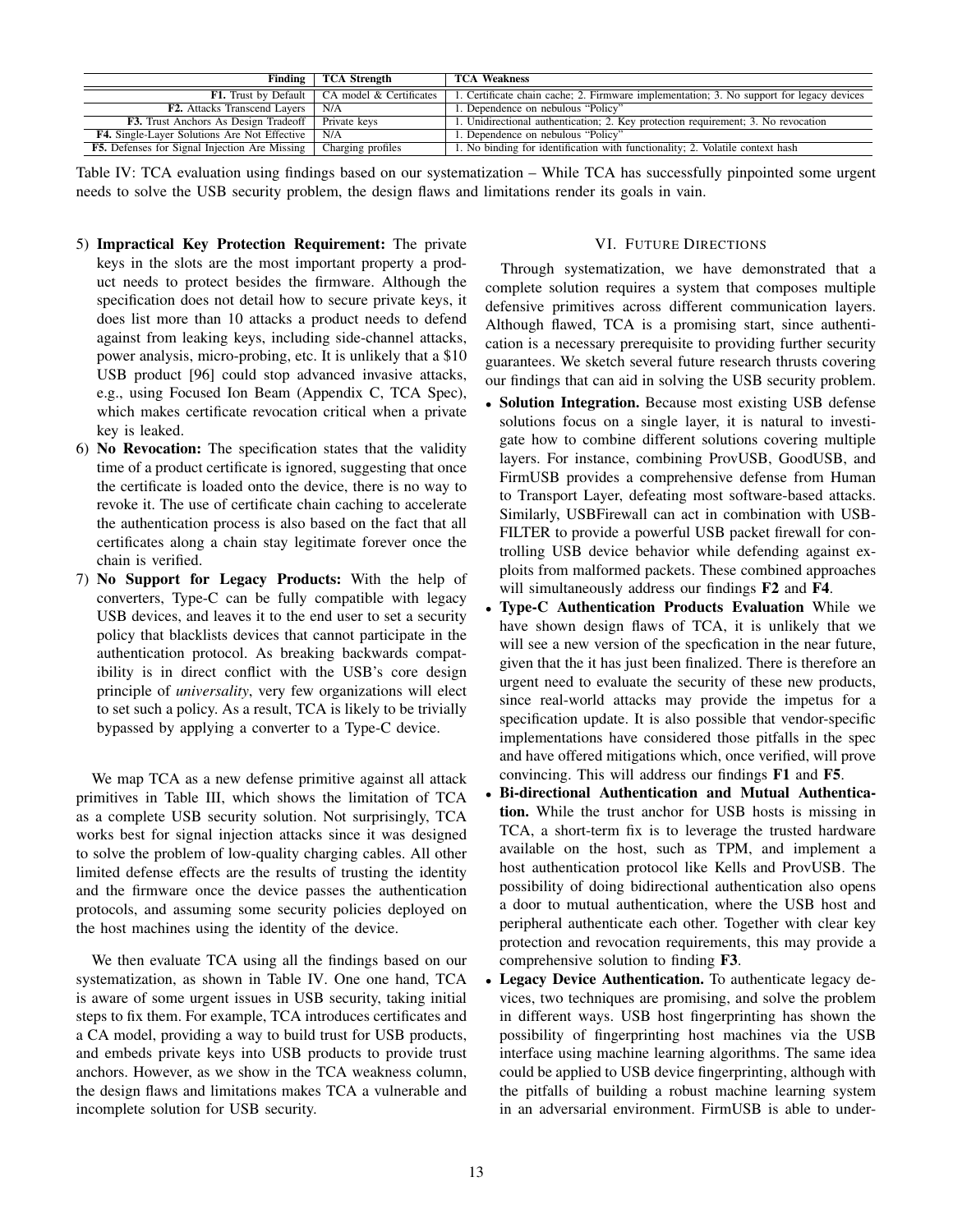stand the USB device firmware behavior, and providing a stronger security guarantee than fingerprinting when the firmware is available. This combination of fingerprinting and firmware verification can potentially mitigate most attacks from legacy devices. Together with TCA, this will provide a reasonable solution addressing finding F1.

Policy Instantiation. Although security policies have been designed and used in existing solutions such as USBFILTER and Cinch, we need a new policy design that is general enough to be adopted by most vendors and expressive enough to ease creating rich rules. The new design should enumerate a set of subject, object, and access primitives to provide an intuitive mediation abstraction, define a common data marshaling format (e.g., XML, JSON) through which policies can be shared between deployments. It should also describe best practices for policy design, including how policies can preserve security in the presence of legacy devices. This will not only concretize TCA with regards to findings F2 and F4, but also promote USB security as part of systems security solutions, such as SELinux.

## VII. CONCLUSION

USB, after three generations and a recent connector change, remains woefully problematic. In this work, we present a structured methodology for reasoning about the nature of USB attacks and defenses. In so doing, we discover that these vulnerabilities harken back to the core trust-by-default principle of the USB specification, and identify design tradeoffs and principles that inform the properties of proposed defensive solutions. Finally, we formally verify the new USB Type-C Authentication specification, and uncover design flaws and implementation pitfalls. We conclude with future research directions. It is our intent that this systematization will guide future research efforts and ultimately improve the security of USB ecosystem.

## ACKNOWLEDGEMENT

This work is supported in part by the US National Science Foundation under grant numbers CNS-1540217, CNS-1564140, CNS-1657534, CNS-1505790, and CNS-1518741, and by the Department of Energy under award DE-OE0000780.

## **REFERENCES**

- <span id="page-13-16"></span>[1] CVE-2013-1285: Windows USB Descriptor Vulnerability. [http://www.](http://www.cve.mitre.org/cgi-bin/cvename.cgi?name=cve-2013-1285) [cve.mitre.org/cgi-bin/cvename.cgi?name=cve-2013-1285.](http://www.cve.mitre.org/cgi-bin/cvename.cgi?name=cve-2013-1285)
- <span id="page-13-17"></span>[2] CVE-2013-1286: Windows USB Descriptor Vulnerability. [http://www.](http://www.cve.mitre.org/cgi-bin/cvename.cgi?name=cve-2013-1286) [cve.mitre.org/cgi-bin/cvename.cgi?name=cve-2013-1286.](http://www.cve.mitre.org/cgi-bin/cvename.cgi?name=cve-2013-1286)
- <span id="page-13-18"></span>[3] CVE-2013-1287: Windows USB Descriptor Vulnerability. [http://www.](http://www.cve.mitre.org/cgi-bin/cvename.cgi?name=cve-2013-1287) [cve.mitre.org/cgi-bin/cvename.cgi?name=cve-2013-1287.](http://www.cve.mitre.org/cgi-bin/cvename.cgi?name=cve-2013-1287)
- <span id="page-13-9"></span>[4] TURNIPSCHOOL - NSA playset. [http://www.nsaplayset.org/](http://www.nsaplayset.org/turnipschool) [turnipschool.](http://www.nsaplayset.org/turnipschool)
- <span id="page-13-10"></span>[5] COTTONMOUTH-I. [https://nsa.gov1.info/dni/nsa-ant-catalog/usb/](https://nsa.gov1.info/dni/nsa-ant-catalog/usb/index.html#COTTONMOUTH-I) [index.html#COTTONMOUTH-I,](https://nsa.gov1.info/dni/nsa-ant-catalog/usb/index.html#COTTONMOUTH-I) 2008.
- <span id="page-13-11"></span>[6] COTTONMOUTH-II. [https://nsa.gov1.info/dni/nsa-ant-catalog/usb/](https://nsa.gov1.info/dni/nsa-ant-catalog/usb/index.html#COTTONMOUTH-II) [index.html#COTTONMOUTH-II,](https://nsa.gov1.info/dni/nsa-ant-catalog/usb/index.html#COTTONMOUTH-II) 2008.
- <span id="page-13-24"></span>[7] Social Engineering a USB Drive. [https://www.cmu.edu/iso/aware/](https://www.cmu.edu/iso/aware/be-aware/usb.html) [be-aware/usb.html,](https://www.cmu.edu/iso/aware/be-aware/usb.html) 2016.
- <span id="page-13-2"></span>[8] AIA Vision Online. USB3 Vision Specification. [http://www.](http://www.visiononline.org/vision-standards-details.cfm?id=167&type=11) [visiononline.org/vision-standards-details.cfm?id=167&type=11,](http://www.visiononline.org/vision-standards-details.cfm?id=167&type=11) 2008.
- <span id="page-13-5"></span>[9] Alex Washburn. Snowden Smuggled Documents From NSA on a Thumb Drive. [https://www.wired.com/2013/06/snowden-thumb-drive/,](https://www.wired.com/2013/06/snowden-thumb-drive/) 2013.
- <span id="page-13-20"></span>[10] Alexandru Cornea. Linux-USB: [PROBLEM] USB Hub malformed packets causes null pointer dereference. [http://marc.info/?l=linux-usb&](http://marc.info/?l=linux-usb&m=144717111312054&w=2) [m=144717111312054&w=2,](http://marc.info/?l=linux-usb&m=144717111312054&w=2) 2016.
- <span id="page-13-22"></span>[11] ALLOYSEED. GIM Answer Monitor USB Charging Data Cable GPS Locator. [https://www.aliexpress.com/item/](https://www.aliexpress.com/item/1m-GPS-Positioning-Pick-up-Line-Tracker-Remote-Tracking-Cable-\GIM-Answer-Monitor-USB-Charging-Data/32813314360.html?trace=msiteDetail2pcDetail) [1m-GPS-Positioning-Pick-up-Line-Tracker-Remote-Tracking-Cable-](https://www.aliexpress.com/item/1m-GPS-Positioning-Pick-up-Line-Tracker-Remote-Tracking-Cable-\GIM-Answer-Monitor-USB-Charging-Data/32813314360.html?trace=msiteDetail2pcDetail)\ [GIM-Answer-Monitor-USB-Charging-Data/32813314360.html?trace=](https://www.aliexpress.com/item/1m-GPS-Positioning-Pick-up-Line-Tracker-Remote-Tracking-Cable-\GIM-Answer-Monitor-USB-Charging-Data/32813314360.html?trace=msiteDetail2pcDetail) [msiteDetail2pcDetail,](https://www.aliexpress.com/item/1m-GPS-Positioning-Pick-up-Line-Tracker-Remote-Tracking-Cable-\GIM-Answer-Monitor-USB-Charging-Data/32813314360.html?trace=msiteDetail2pcDetail) 2017.
- <span id="page-13-29"></span>[12] S. Angel, R. S. Wahby, M. Howald, J. B. Leners, M. Spilo, Z. Sun, A. J. Blumberg, and M. Walfish. Defending against Malicious Peripherals with Cinch. In *USENIX Security Symposium*, Aug. 2016.
- <span id="page-13-3"></span>[13] Apple and Hewlett-Packard and Intel and Microsoft and Renesas and STMicroelectronics and Texas Instruments. Universal Serial Bus 3.2 Specification, Revision 1.0, September 2017.
- <span id="page-13-12"></span>[14] J. Bang, B. Yoo, and S. Lee. Secure USB bypassing tool. *digital investigation*, 7:S114–S120, 2010.
- <span id="page-13-15"></span>[15] D. Barrall and D. Dewey. Plug and Root, the USB Key to the Kingdom. In *Black Hat Briefings*, 2005.
- <span id="page-13-23"></span>[16] A. Bates, R. Leonard, H. Pruse, D. Lowd, and K. R. B. Butler. Leveraging USB to Establish Host Identity Using Commodity Devices. In *Proceedings of the 21st ISOC Network and Distributed System Security Symposium (NDSS'14)*, San Diego, CA, USA, Feb. 2014.
- <span id="page-13-28"></span>[17] A. Bates, D. Tian, K. R. Butler, and T. Moyer. Trustworthy Whole-System Provenance for the Linux Kernel. In *Proceedings of the 24th USENIX Security Symposium*, Aug. 2015.
- <span id="page-13-4"></span>[18] Benson Leung. Surjtech's 3M USB A-to-C cable completely violates the USB spec. Seriously damaged my laptop. [https://www.amazon.](https://www.amazon.com/review/R2XDBFUD9CTN2R/ref=cm_cr_rdp_perm) [com/review/R2XDBFUD9CTN2R/ref=cm](https://www.amazon.com/review/R2XDBFUD9CTN2R/ref=cm_cr_rdp_perm)\_cr\_rdp\_perm, 2016.
- <span id="page-13-32"></span>[19] K. Bhargavan, B. Blanchet, and N. Kobeissi. Verified models and reference implementations for the TLS 1.3 standard candidate. In *Proceeding of the 2017 IEEE Symposium on Security and Privacy (S&P)*, 2017. [20] Binyamin Sharet.
- <span id="page-13-21"></span>Linux-USB: Gadgetfs - adding support for delegation of setup requests. [http://marc.info/?l=linux-usb&m=](http://marc.info/?l=linux-usb&m=147102748419146&w=2) [147102748419146&w=2,](http://marc.info/?l=linux-usb&m=147102748419146&w=2) 2016.
- <span id="page-13-31"></span>[21] B. Blanchet, V. Cheval, X. Allamigeon, and B. Smyth. ProVerif: Cryptographic protocol verifier in the formal model. *URL http://prosecco. gforge. inria. fr/personal/bblanche/proverif*, 2010.
- <span id="page-13-27"></span>[22] T. Bosschert. Battling Anti-Forensics: Beating the U3 Stick. *Journal of Digital Forensic Practice*, 1(4):265–273, 2007.
- <span id="page-13-19"></span>[23] S. Bratus, T. Goodspeed, P. C. Johnson, S. W. Smith, and R. Speers. Perimeter-crossing buses: a new attack surface for embedded systems. In *Proceedings of the 7th Workshop on Embedded Systems Security (WESS 2012)*, 2012.
- <span id="page-13-13"></span>[24] M. Brocker and S. Checkoway. iSeeYou: Disabling the MacBook webcam indicator LED. In *23rd USENIX Security Symposium (USENIX Security 14)*, pages 337–352, 2014.
- <span id="page-13-26"></span>[25] K. Butler, S. McLaughlin, and P. McDaniel. Kells: A Protection Framework for Portable Data. In *Proceedings of the 26th Annual Computer Security Applications Conference*, 2010.
- <span id="page-13-30"></span>[26] C. Castelluccia, A. Francillon, D. Perito, and C. Soriente. On the Difficulty of Software-based Attestation of Embedded Devices. In *Proceedings of the 16th ACM Conference on Computer and Communications Security*, CCS '09, 2009.
- <span id="page-13-14"></span>[27] A. Caudill and B. Wilson. Phison 2251-03 (2303) Custom Firmware & Existing Firmware Patches (BadUSB). *GitHub*, 26, Sept. 2014.
- <span id="page-13-7"></span>[28] CBS/AP. BlackShades malware hijacked half a million computers, FBI says. http://www.cbsnews.com/news/ computers, FBI says. [http://www.cbsnews.com/news/](http://www.cbsnews.com/news/blackshades-malware-hijacked-half-a-million-computers-fbi-says/) [blackshades-malware-hijacked-half-a-million-computers-fbi-says/,](http://www.cbsnews.com/news/blackshades-malware-hijacked-half-a-million-computers-fbi-says/) 2014. Accessed: 2016-11-10.
- <span id="page-13-25"></span>[29] Center for Development of Security Excellence. Security Posters. [http:](http://www.cdse.edu/resources/posters.html) [//www.cdse.edu/resources/posters.html.](http://www.cdse.edu/resources/posters.html)
- <span id="page-13-8"></span>[30] Common Vulnerabilities and Exposures. CVE-2006-2147. [https://cve.](https://cve.mitre.org/cgi-bin/cvename.cgi?name=CVE-2006-2147) [mitre.org/cgi-bin/cvename.cgi?name=CVE-2006-2147,](https://cve.mitre.org/cgi-bin/cvename.cgi?name=CVE-2006-2147) 2006.
- <span id="page-13-6"></span>[31] Common Vulnerabilities and Exposures. CVE-2010-2568. [https://cve.](https://cve.mitre.org/cgi-bin/cvename.cgi?name=CVE-2010-2568) [mitre.org/cgi-bin/cvename.cgi?name=CVE-2010-2568,](https://cve.mitre.org/cgi-bin/cvename.cgi?name=CVE-2010-2568) 2010.
- <span id="page-13-0"></span>[32] Compaq and Digital Equipment Corporation and IBM PC Company and Intel and Microsoft and NEC and Northern Telecom. Universal Serial Bus Specification, Revision 1.0, January 1996.
- <span id="page-13-1"></span>Compaq and Intel and Microsoft and NEC. Universal Serial Bus Specification, Revision 1.1, September 1998.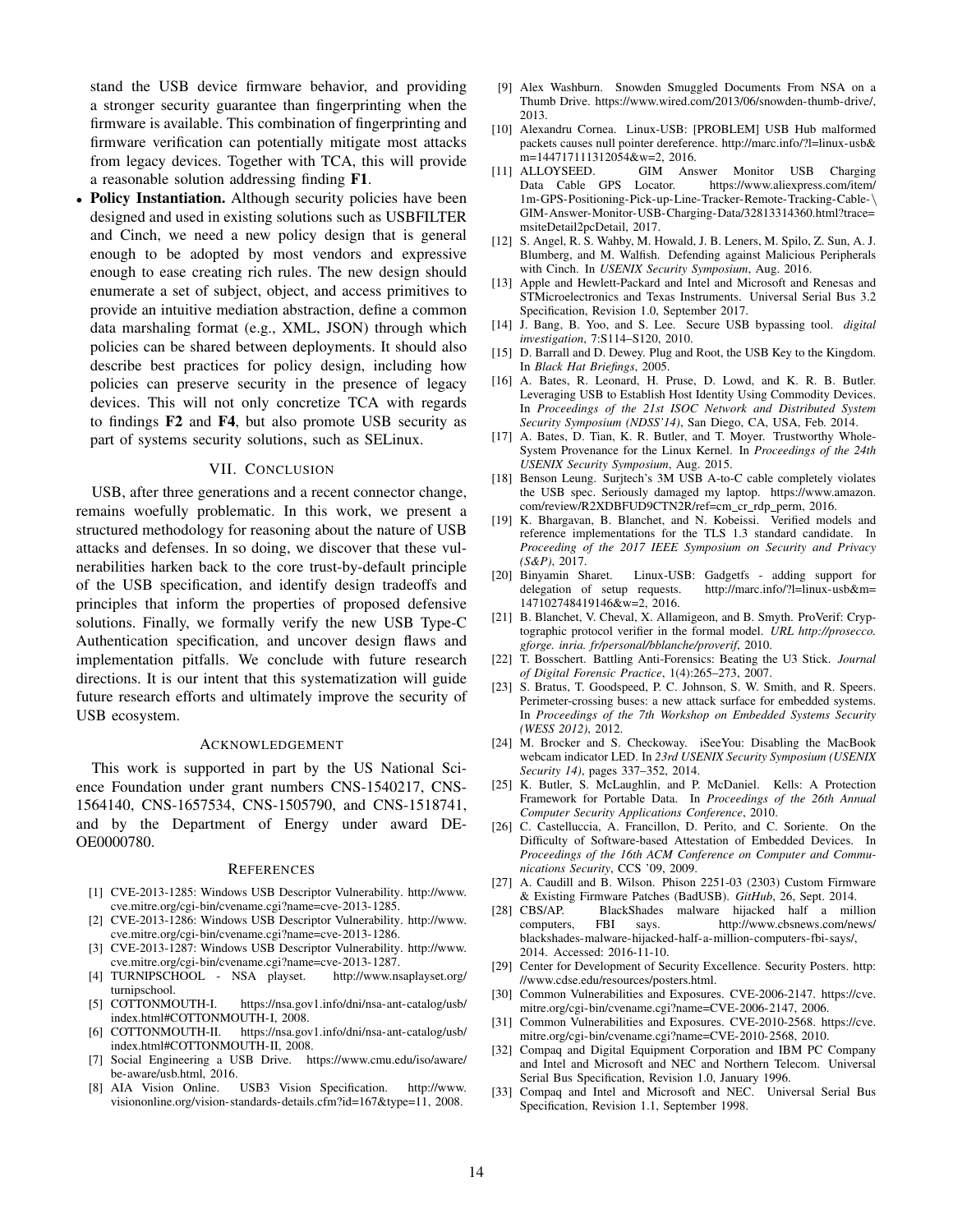- <span id="page-14-35"></span>[34] Comptia. Cyber secure: a look at employee cybersecurity habits in the workplace. https://www.comptia.org/resources/ [https://www.comptia.org/resources/](https://www.comptia.org/resources/cyber-secure-a-look-at-employee-cybersecurity-habits-in-the-workplace) [cyber-secure-a-look-at-employee-cybersecurity-habits-in-the-workplace,](https://www.comptia.org/resources/cyber-secure-a-look-at-employee-cybersecurity-habits-in-the-workplace) 2015.
- <span id="page-14-0"></span>[35] A. Cunningham. [https://arstechnica.com/gadgets/2014/08/](https://arstechnica.com/gadgets/2014/08/a-brief-history-of-usb-what-it-replaced-and-what-has-failed-to-replace-it/) [a-brief-history-of-usb-what-it-replaced-and-what-has-failed-to-replace-it/.](https://arstechnica.com/gadgets/2014/08/a-brief-history-of-usb-what-it-replaced-and-what-has-failed-to-replace-it/)
- <span id="page-14-3"></span>[36] Dan Patterson. How to build an external GPU for 4K video editing, VR, and gaming. [http://www.techrepublic.com/article/](http://www.techrepublic.com/article/how-to-build-an-external-gpu-for-4k-video-editing-vr-and-gaming/) [how-to-build-an-external-gpu-for-4k-video-editing-vr-and-gaming/,](http://www.techrepublic.com/article/how-to-build-an-external-gpu-for-4k-video-editing-vr-and-gaming/) 2016.
- <span id="page-14-8"></span>[37] Darren Pauli. Secret defence documents lost to foreign intelligence. [http://www.itnews.com.au/news/](http://www.itnews.com.au/news/secret-defence-documents-lost-to-foreign-intelligence-278961) [secret-defence-documents-lost-to-foreign-intelligence-278961,](http://www.itnews.com.au/news/secret-defence-documents-lost-to-foreign-intelligence-278961) 2011.
- <span id="page-14-22"></span>[38] A. Davis. Lessons learned from 50 bugs: Common USB driver
- <span id="page-14-29"></span>vulnerabilities. Technical report, technical report, NCC Group, 2013. [39] A. Davis. Revealing Embedded Fingerprints: Deriving Intelligence from USB Stack Interactions. In *Blackhat USA*, July 2013.
- <span id="page-14-40"></span>[40] S. A. Diwan, S. Perumal, and A. J. Fatah. Complete security package for USB thumb drive. *Computer Engineering and Intelligent Systems*, 5(8):30–37, 2014.
- <span id="page-14-24"></span>[41] Dominic Spill. USBProxy. [https://github.com/dominicgs/USBProxy,](https://github.com/dominicgs/USBProxy) 2014.<br>[42] Elizabeth
- <span id="page-14-37"></span>Weise. A hacker's best friend is a nice employee. [http://www.usatoday.com/story/tech/news/2016/08/15/](http://www.usatoday.com/story/tech/news/2016/08/15/hacker-social-engineering-defcon-black-hat/88621412/) [hacker-social-engineering-defcon-black-hat/88621412/,](http://www.usatoday.com/story/tech/news/2016/08/15/hacker-social-engineering-defcon-black-hat/88621412/) 2016.
- <span id="page-14-31"></span>[43] Ellisys. USB Explorer 200 USB 2.0 Protocol Analyzer. [http://www.](http://www.ellisys.com/products/usbex200/index.php) [ellisys.com/products/usbex200/index.php,](http://www.ellisys.com/products/usbex200/index.php) 2013.
- <span id="page-14-10"></span>[44] Falliere, Nicolas and Murchu, Liam O and Chien, Eric. W32.Stuxnet Dossier. [https://www.symantec.com/content/en/us/enterprise/media/](https://www.symantec.com/content/en/us/enterprise/media/security_response/whitepapers/w32_stuxnet_dossier.pdf) security\_[response/whitepapers/w32](https://www.symantec.com/content/en/us/enterprise/media/security_response/whitepapers/w32_stuxnet_dossier.pdf)\_stuxnet\_dossier.pdf, 2011.
- <span id="page-14-11"></span>[45] N. Fitzgibbon and M. Wood. Conficker. C: A technical analysis. *SophosLabs, Sophon Inc*, 2009.
- <span id="page-14-9"></span>[46] P. Goldstein. 4 Ways to Prevent Leaks via USB Devices. *FedTech*, July 2017. [https://fedtechmagazine.com/article/2017/07/](https://fedtechmagazine.com/article/2017/07/4-ways-prevent-leaks-usb-devices) [4-ways-prevent-leaks-usb-devices.](https://fedtechmagazine.com/article/2017/07/4-ways-prevent-leaks-usb-devices)
- <span id="page-14-20"></span>[47] GoodFET. Facedancer21. [http://goodfet.sourceforge.net/hardware/](http://goodfet.sourceforge.net/hardware/facedancer21/) [facedancer21/,](http://goodfet.sourceforge.net/hardware/facedancer21/) 2016.
- <span id="page-14-23"></span>[48] Google. Found Linux kernel USB bugs. [https://github.com/google/](https://github.com/google/syzkaller/blob/master/docs/linux/found_bugs_usb.md) [syzkaller/blob/master/docs/linux/found](https://github.com/google/syzkaller/blob/master/docs/linux/found_bugs_usb.md)\_bugs\_usb.md, 2017.
- <span id="page-14-15"></span>[49] M. Guri, M. Monitz, and Y. Elovici. USBee: air-gap covert-channel via electromagnetic emission from USB. In *Privacy, Security and Trust (PST), 2016 14th Annual Conference on*, pages 264–268. IEEE, 2016.
- <span id="page-14-16"></span>[50] Hak5. Episode 709: USB Rubber Ducky Part 1. [http://hak5.org/](http://hak5.org/episodes/episode-709) [episodes/episode-709,](http://hak5.org/episodes/episode-709) 2013.
- <span id="page-14-17"></span>[51] Hak5. USB Rubber Ducky Payloads. [https://github.com/hak5darren/](https://github.com/hak5darren/USB-Rubber-Ducky/wiki/Payloads) [USB-Rubber-Ducky/wiki/Payloads,](https://github.com/hak5darren/USB-Rubber-Ducky/wiki/Payloads) 2013.
- <span id="page-14-50"></span>[52] G. Hernandez, F. Fowze, D. J. Tian, T. Yavuz, and K. Butler. FirmUSB: Vetting USB Device Firmware using Domain Informed Symbolic Execution. In *24th ACM Conference on Computer and Communications Security (CCS'17)*, Dallas, USA, 2017.
- <span id="page-14-5"></span>[53] Hewlett-Packard, Intel, Microsoft, Renesas, STMicroelectronics, and T. Instruments. Universal Serial Bus Type-C Cable and Connector Specification, Revision 1.1, April 2015.
- <span id="page-14-2"></span>[54] Hewlett-Packard and Intel and Microsoft and NEC and ST-NXP Wireless and Texas Instruments. Universal Serial Bus 3.0 Specification, Revision 2.0, November 2008.
- <span id="page-14-4"></span>[55] Hewlett-Packard and Intel and Microsoft and Renesas and ST-Ericsson and Texas Instruments. Universal Serial Bus 3.1 Specification, Revision 1.0, July 2013.
- <span id="page-14-34"></span>[56] H. J. Highland. The BRAIN virus: fact and fantasy. *Computers & Security*, 7(4):367–370, 1988.
- <span id="page-14-49"></span>[57] Imation. IronKey Secure USB Devices Protect Against BadUSB Malware. [http://www.ironkey.com/en-US/solutions/protect-against-badusb.](http://www.ironkey.com/en-US/solutions/protect-against-badusb.html) [html,](http://www.ironkey.com/en-US/solutions/protect-against-badusb.html) 2014.
- <span id="page-14-44"></span>[58] INT3.CC. The Original USB Condom. [https://int3.cc/products/](https://int3.cc/products/usbcondoms) [usbcondoms,](https://int3.cc/products/usbcondoms) 2018.
- <span id="page-14-38"></span>[59] IronKey. IronKey. [http://www.ironkey.com/en-US/resources/,](http://www.ironkey.com/en-US/resources/) 2013.
- <span id="page-14-6"></span>[60] J. R. Jacobs. Measuring the effectiveness of the USB flash drive as a vector for social engineering attacks on commercial and residential computer systems. Master's thesis, Embry-Riddle Aeronautical University, 2011.
- <span id="page-14-53"></span>[61] M. Jodeit and M. Johns. USB Device Drivers: A Stepping Stone into your Kernel. DEEPSEC, 2009.
- <span id="page-14-54"></span>[62] P. Johnson, S. Bratus, and S. Smith. Protecting Against Malicious Bits On the Wire: Automatically Generating a USB Protocol Parser

for a Production Kernel. In *Proceedings of the 33th Annual Computer Security Applications Conference*, ACSAC '17, 2017.

- <span id="page-14-21"></span>[63] P. C. Johnson. *Towards A Verified Complex Protocol Stack In A Production Kernel: Methodology And Demonstration*. PhD thesis, Dartmouth College, Hanover, New Hampshire, 2016.
- <span id="page-14-42"></span>[64] S. N. Jones, C. R. Strong, D. D. E. Long, and E. L. Miller. Tracking Emigrant Data via Transient Provenance. In *3rd Workshop on the Theory and Practice of Provenance*, TAPP'11, June 2011.
- <span id="page-14-18"></span>[65] S. Kamkar. USBdriveby. [http://samy.pl/usbdriveby/,](http://samy.pl/usbdriveby/) 2014.
- <span id="page-14-39"></span>[66] Kanguru Solutions. Secure Encrypted USB Flash Drives. [https://www.](https://www.kanguru.com/) [kanguru.com/.](https://www.kanguru.com/)
- <span id="page-14-25"></span>[67] KeeLog. Hardware Keylogger. [https://www.keelog.com/,](https://www.keelog.com/) 2016.
- <span id="page-14-33"></span>[68] Kevin Poulsen and Kim Zetter. U.S. Intelligence Analyst Arrested in Wikileaks Video Probe. [http://www.wired.com/2010/06/leak/,](http://www.wired.com/2010/06/leak/) 2010.
- <span id="page-14-55"></span>[69] N. Kobeissi, K. Bhargavan, and B. Blanchet. Automated verification for secure messaging protocols and their implementations: A symbolic and computational approach. In *Proceeding of the 2017 IEEE European Symposium on Security and Privacy (EuroS&P)*, pages 435–450. IEEE, 2017.
- <span id="page-14-36"></span>[70] P. Kumaraguru, Y. Rhee, S. Sheng, S. Hasan, A. Acquisti, L. F. Cranor, and J. Hong. Getting users to pay attention to anti-phishing education: evaluation of retention and transfer. In *Proceedings of the anti-phishing working groups 2nd annual eCrime researchers summit*, pages 70–81. ACM, 2007.
- <span id="page-14-13"></span>[71] J. Larimer. Beyond Autorun: Exploiting vulnerabilities with removable storage. In *Blackhat DC*, 2011.
- <span id="page-14-30"></span>[72] L. Letaw, J. Pletcher, and K. Butler. Host Identification via USB Fingerprinting. *2011 IEEE 6th International Workshop on Systematic Approaches to Digital Forensic Engineering (SADFE)*, May 2011.
- <span id="page-14-51"></span>[73] Y. Li, J. M. McCune, and A. Perrig. VIPER: Verifying the Integrity of PERipherals' Firmware. In *Proceedings of the 18th ACM Conference on Computer and Communications Security*, pages 3–16. ACM, 2011.
- <span id="page-14-41"></span>[74] V. C. Luo. Tracing USB Device artefacts on Windows XP operating system for forensic purpose. In *5th Australian Digital Forensics Conf*, 2007.
- <span id="page-14-7"></span>[75] Mathew J. Schwartz. How USB Sticks Cause Data Breach, Malware Woes. [http://www.pcworld.com/article/237600/companies](http://www.pcworld.com/article/237600/companies_lose_2_5_million_from_missing_memory_sticks_study_says.html)\_lose\_2\_5\_ million\_from\_missing\_memory\_sticks\_study\_[says.html,](http://www.pcworld.com/article/237600/companies_lose_2_5_million_from_missing_memory_sticks_study_says.html) 2011.
- <span id="page-14-1"></span>[76] C. McGarry. New MacBook Pros reportedly going all in with USB-C. http://www.macworld.com/article/3132395/hardware/ [http://www.macworld.com/article/3132395/hardware/](http://www.macworld.com/article/3132395/hardware/new-macbook-pros-reportedly-going-all-in-with-usb-c.html) [new-macbook-pros-reportedly-going-all-in-with-usb-c.html,](http://www.macworld.com/article/3132395/hardware/new-macbook-pros-reportedly-going-all-in-with-usb-c.html) Oct 2016.
- <span id="page-14-27"></span>[77] mich. Inside a low budget consumer hardware espionage implant. [https:](https://ha.cking.ch/s8_data_line_locator/) [//ha.cking.ch/s8](https://ha.cking.ch/s8_data_line_locator/) data line locator/, 2017.
- <span id="page-14-45"></span>[78] Michael Willett. Trusted Computing in Drives and Other Peripherals. [https://trustedcomputinggroup.org/](https://trustedcomputinggroup.org/trusted-computing-drives-peripherals/) [trusted-computing-drives-peripherals/,](https://trustedcomputinggroup.org/trusted-computing-drives-peripherals/) 2005.
- <span id="page-14-12"></span>[79] Microsoft. Security Intelligence Report. [https://www.microsoft.com/](https://www.microsoft.com/security/sir/default.aspx) [security/sir/default.aspx,](https://www.microsoft.com/security/sir/default.aspx) 2015.
- <span id="page-14-48"></span>[80] Microsoft Windows Embedded 8.1 Industry. USB Filter (Industry 8.1). [https://msdn.microsoft.com/en-us/library/dn449350\(v=](https://msdn.microsoft.com/en-us/library/dn449350(v=winembedded.82).aspx) [winembedded.82\).aspx,](https://msdn.microsoft.com/en-us/library/dn449350(v=winembedded.82).aspx) 2014.
- <span id="page-14-52"></span>[81] MWR Labs. USB Fuzzing for the Masses. [https://labs.mwrinfosecurity.](https://labs.mwrinfosecurity.com/blog/usb-fuzzing-for-the-masses/) [com/blog/usb-fuzzing-for-the-masses/,](https://labs.mwrinfosecurity.com/blog/usb-fuzzing-for-the-masses/) July 2011.
- <span id="page-14-26"></span>[82] M. Neugschwandtner, A. Beitler, and A. Kurmus. A Transparent Defense Against USB Eavesdropping Attacks. In *Proceedings of the 9th European Workshop on System Security*, EuroSec '16, 2016.
- <span id="page-14-43"></span>[83] Nick Farrell. IT Managers glue up USB ports. [https://www.theinquirer.](https://www.theinquirer.net/inquirer/news/1024318/it-managers-glue-up-usb-ports) [net/inquirer/news/1024318/it-managers-glue-up-usb-ports,](https://www.theinquirer.net/inquirer/news/1024318/it-managers-glue-up-usb-ports) 2006.
- <span id="page-14-28"></span>[84] K. Nohl. BadUSB Exposure: Hubs. [https://opensource.srlabs.de/](https://opensource.srlabs.de/projects/badusb/wiki/Hubs) [projects/badusb/wiki/Hubs,](https://opensource.srlabs.de/projects/badusb/wiki/Hubs) November 2014.
- <span id="page-14-19"></span>[85] K. Nohl and J. Lehl. BadUSB – On Accessories That Turn Evil. In *Blackhat USA*, Aug. 2014.
- <span id="page-14-47"></span>[86] OLEA Kiosks, Inc. Malware Scrubbing Cyber Security Kiosk. [http:](http://www.olea.com/product/cyber-security-kiosk/) [//www.olea.com/product/cyber-security-kiosk/,](http://www.olea.com/product/cyber-security-kiosk/) 2015.
- <span id="page-14-14"></span>[87] P. Oliveira, Jr. FBI can turn on your web cam, and you'd never know it. [http://nypost.com/2013/12/08/fbi-can-turn-on-your-web-cam/,](http://nypost.com/2013/12/08/fbi-can-turn-on-your-web-cam/) 8 Dec. 2013. Accessed: 2016-11-10.
- <span id="page-14-46"></span>[88] OPSWAT. Metascan. [https://www.opswat.com/products/metascan,](https://www.opswat.com/products/metascan) 2013.
- <span id="page-14-32"></span>[89] D. Oswald, B. Richter, and C. Paar. Side-channel attacks on the Yubikey 2 one-time password generator. In *International Workshop on Recent Advances in Intrusion Detection*, pages 204–222. Springer, 2013.